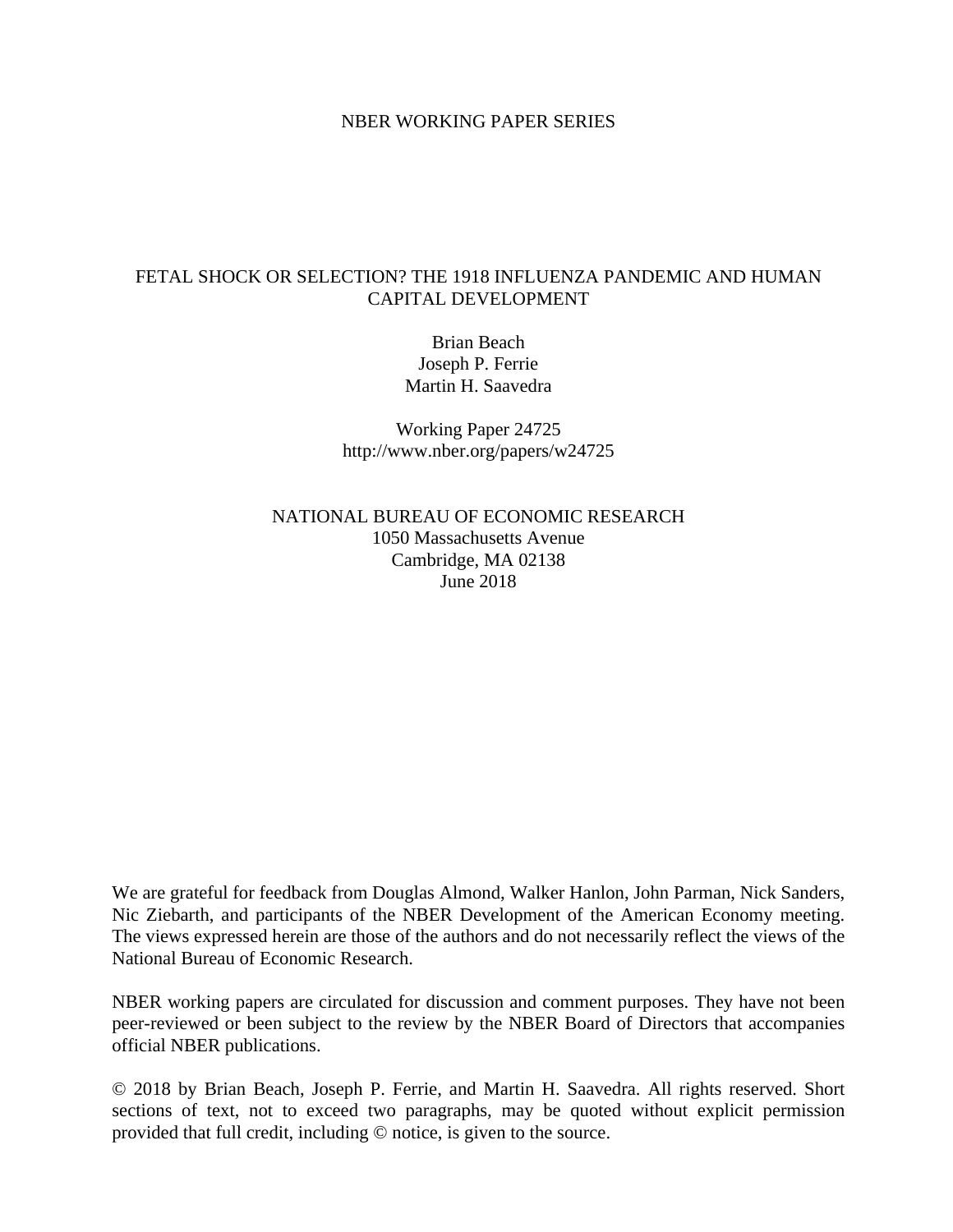Fetal Shock or Selection? The 1918 Influenza Pandemic and Human Capital Development Brian Beach, Joseph P. Ferrie, and Martin H. Saavedra NBER Working Paper No. 24725 June 2018 JEL No. I1,J0,N12

#### **ABSTRACT**

Almond (2006) argues that in utero exposure to the 1918 influenza pandemic lowered socioeconomic status in adulthood, whereas Brown and Thomas (2016) find that the effect disappears after controlling for parental characteristics of the 1919 birth cohort. We link microdata from the 1920 and 1930 censuses to WWII enlistment records and city-level influenza data. The result is a data set with much more precisely measured influenza exposure and parental characteristics. Results indicate that in the absence of the pandemic, the 1919 birth cohort would have been more likely to graduate from high school and would have obtained more years of schooling. The impact on high school graduation is largely unaffected by including parental controls and city-specific time trends. Adding household fixed effects (and thus exploiting variation among brothers) yields similar but somewhat larger results.

Brian Beach Department of Economics College of William and Mary P.O. Box 8795 Williamsburg, VA 23187 and NBER bbbeach@wm.edu

Martin H. Saavedra Department of Economics Oberlin College Oberlin, OH 44074 Martin.Saavedra@oberlin.edu

Joseph P. Ferrie Department of Economics Northwestern University 2001 Sheridan Road Evanston, IL 60208-2600 and NBER ferrie@northwestern.edu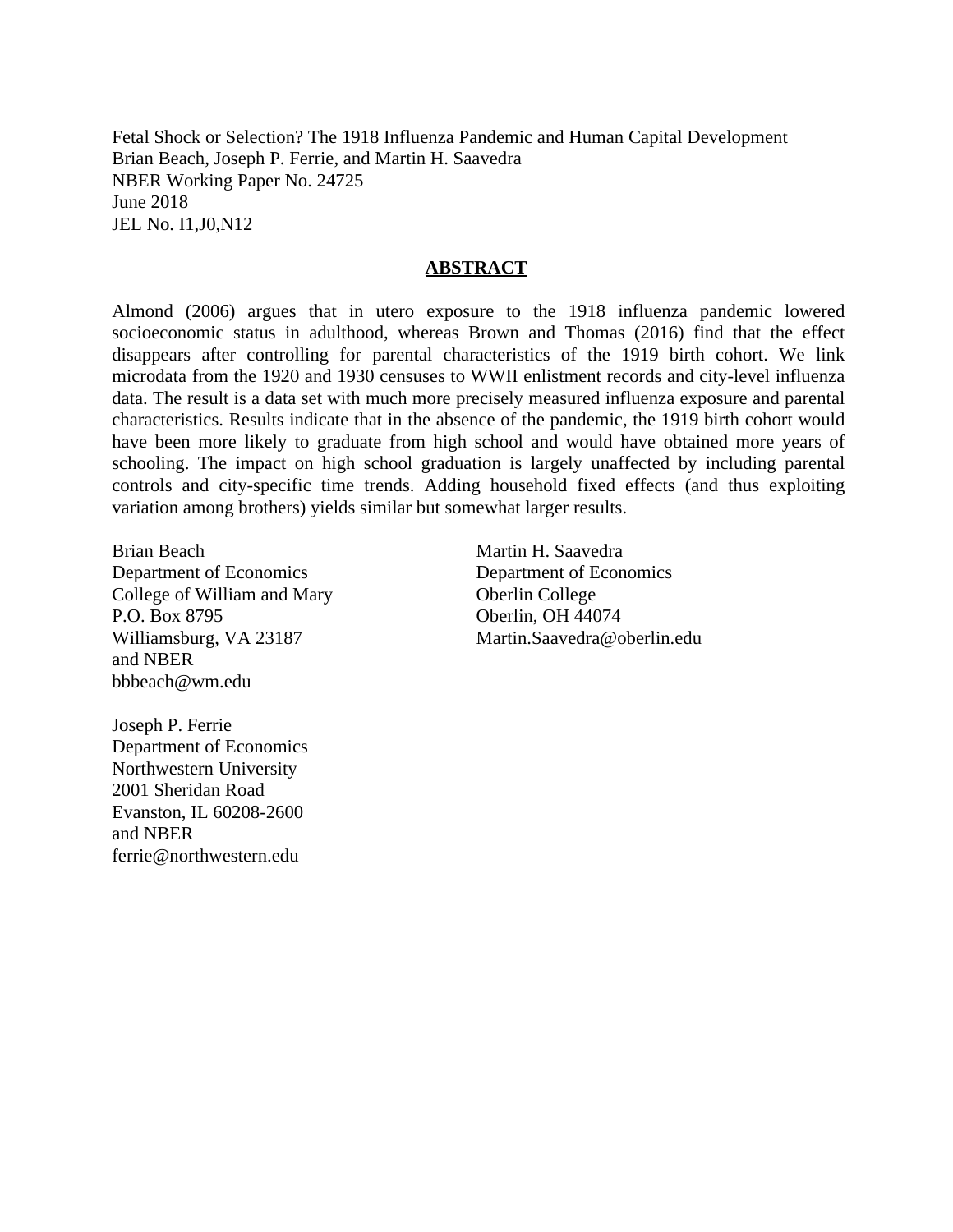### 1 Introduction

Following the influential work of [Almond \(2006\)](#page-36-0), economists have become increasingly interested in understanding the extent to which early-life exposure to disease and deprivation affects adult outcomes. In that paper, [Almond](#page-36-0) argued that the 1918 influenza pandemic offers a natural experiment for testing [Barker'](#page-36-1)s [1995](#page-36-1) hypothesis that malnutrition while in utero increases susceptibility to heart disease. To this end, Almond compared adult outcomes of birth cohorts that were exposed to the pandemic while in utero to adjacent birth cohorts and found evidence that in utero flu exposure not only decreased health in adulthood but that it also lowered educational attainment, income, and socioeconomic status (SES) [\(Almond, 2006;](#page-36-0) [Almond](#page-36-2) [& Mazumder, 2005\)](#page-36-2). Economists have since applied variations of this identification strategy to assess the implications of fetal shocks on individual outcomes and overall economic development. The majority of these studies yield consistent results: earlylife exposure to disease and deprivation lowers SES and health in adulthood, which has important implications for development.<sup>[1](#page--1-0)</sup>

The critical identifying assumption in this literature is that unobserved determinants of human capital vary continuously between birth cohorts. Recent work by [Brown & Thomas \(2016\)](#page-36-3) casts doubt on this assumption, at least with respect to its application to the study of the 1918 influenza pandemic. Brown and Thomas draw on data from the 1920 and 1930 US censuses to test whether parents whose children were in utero during the pandemic were observably different from parents of children from adjacent birth cohorts. The authors find that parents of the exposed cohort were less likely to be literate, were less likely to be white, and were of lower SES. Brown and Thomas suggest this is due to the fact that the pandemic coincided with

<sup>&</sup>lt;sup>1</sup>See [Almond & Currie](#page-36-4) [\(2011\)](#page-36-4) for an overview of research on the link between in utero conditions and individual outcomes. Notable studies examining the long-run economic impacts of early exposure to other infectious diseases include [Bleakley](#page-36-5) [\(2007\)](#page-36-5) on hookworm, [Barreca](#page-36-6) [\(2010\)](#page-36-6) on malaria, [Beach](#page-36-7) [et al.](#page-36-7) [\(2016\)](#page-36-7) on typhoid fever, and [Saavedra](#page-37-0) [\(2017\)](#page-37-0) on yellow fever.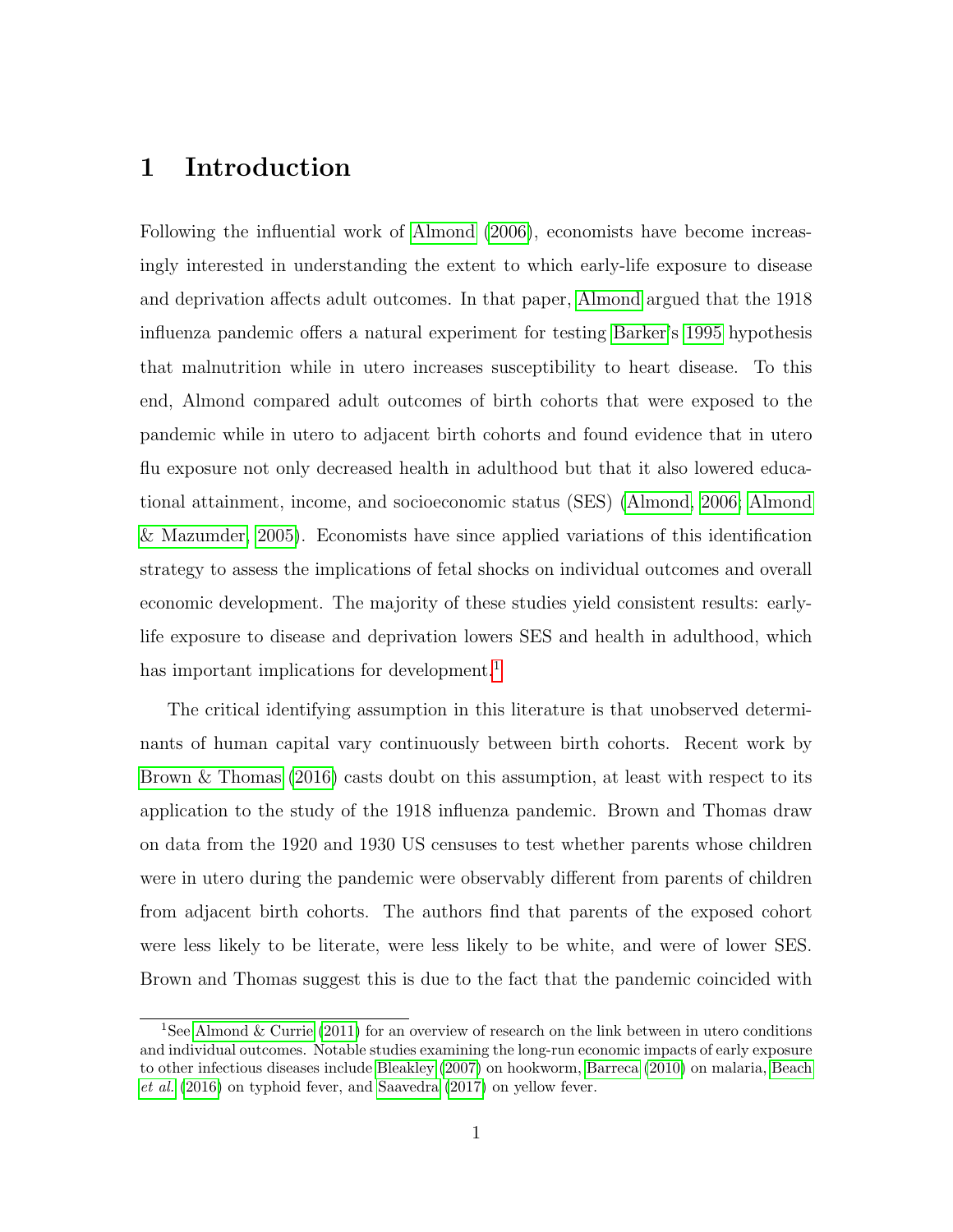World War I (WWI), and WWI veterans were positively selected from the overall population. Importantly, Brown and Thomas show that many of Almond's findings are not robust to controlling for parental characteristics.

We make two contributions to this debate. First, we argue that measurement error may explain these diverging findings. Specifically, we show that while there was some selection amongst the 1919 birth cohort in general, the extent of that selection is overstated when one does not account for two important confounders: age heaping and the SES-child mortality gradient. In light of these issues, our second contribution is to adopt an identification strategy that allows us to more credibly recover a causal effect. Specifically, we draw on linked microdata which allows us to exploit geographic variation in the intensity of the pandemic as a source of identification. All of our results include birth year fixed effects, which account for the general rise in WWI deployment, and for a subset of our sample we can include household fixed effects. Results indicate that in utero exposure to the influenza pandemic did impair human capital development.

This paper begins by examining whether parental characteristics were systematically different in 1919, as suggested by Brown and Thomas (henceforth, BT). The evidence BT provide comes from the 1920 and 1930 censuses where birth cohort is inferred from reported age. This approach is complicated by two factors: age heaping and infant mortality. The issue of age heaping arises from the fact that birth year must be inferred from the census data. Given the timing of the pandemic and enumeration, this means that parents of the exposed birth cohort should report their child as age 0 in 1920 and age 10 in 1930. However, it is well documented that individuals of lower cognitive ability are more likely to report ages ending in a 5 or 0 [\(A'Hearn](#page-35-0) [et al.](#page-35-0), [2009\)](#page-35-0), which offers an alternative explanation for the relationship documented by BT. As for the role of infant mortality, the SES infant mortality gradient was particularly pronounced during the early 20th century [\(Boustan & Margo, 2014;](#page-36-8) [Collins](#page-36-9) [& Thomasson, 2004\)](#page-36-9). When BT observe that parents of 0 year olds are observably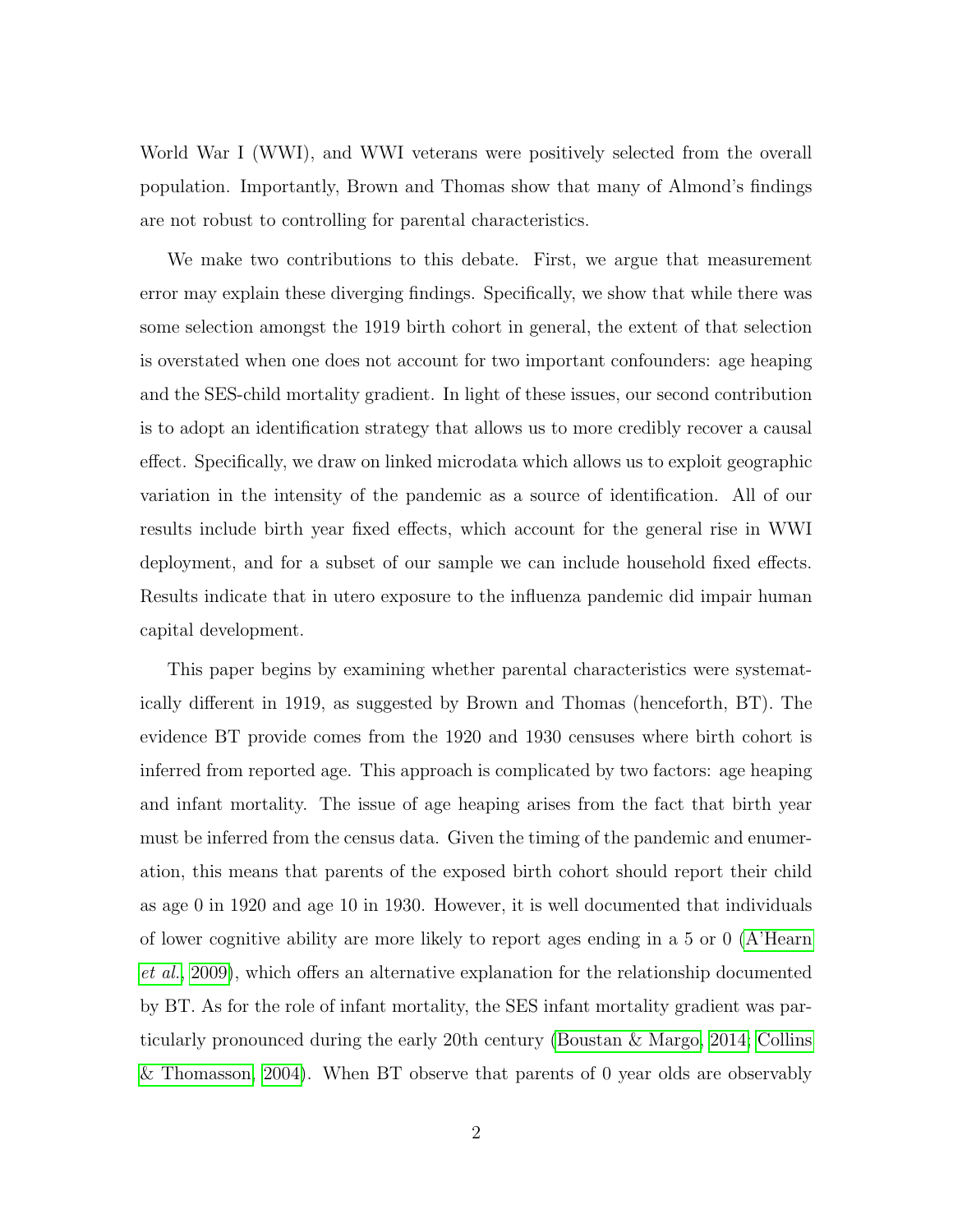different in the 1920 census, this could be because the children of low SES parents are less likely to survive past infancy. To the extent that those children die before appearing in later censuses, the aggregate parental characteristics obtained from the 1920 census will be systematically mismeasured.

To illustrate these points more broadly, we show that all children appearing in the 1910, 1920, and 1930 censuses with reported ages of zero or ten have lower SES parents. In other words, while parents that report having a child born in 1919 are of lower average SES, so are parents that report having a child born in 1899, 1909, and 1929. We estimate that approximately half of the differences documented by BT can be accounted for by age heaping. We also provide a simple model demonstrating why including these systematically mismeasured parental characteristics is likely to bias estimates towards finding that the 1919 cohort performed better than adjacent cohorts, which is exactly what BT find. Since not all of the parental differences can be explained by age heaping, the concern that the [Almond \(2006\)](#page-36-0) estimates are confounded by parental selection cannot be ruled out without additional analysis.

After illustrating this issue, we then introduce an alternative way of examining whether in utero exposure to the pandemic impaired human capital development. Specifically, we construct a new data set linking young adult males from World War II (WWII) enlistment records to their corresponding record in the 1920 or 1930 censuses. This allows us to identify residence at the time of enumeration, which we interpret as their in utero environment. Because we observe individuals with their parents in the census, we collect (and subsequently control for) parental characteristics such as mother's and father's literacy, nativity, age, and occupational income score, as well as whether the family owned or rented their home and the number of siblings.

Next we digitize annual city-level disease data to construct a measure of pandemic intensity. This allows us to move away from the cohort analysis employed by [Almond](#page-36-0) [\(2006\)](#page-36-0) and [Brown & Thomas \(2016\)](#page-36-3) and instead adopt a difference-in-differences identification strategy that includes birth cohort fixed effects. This means that our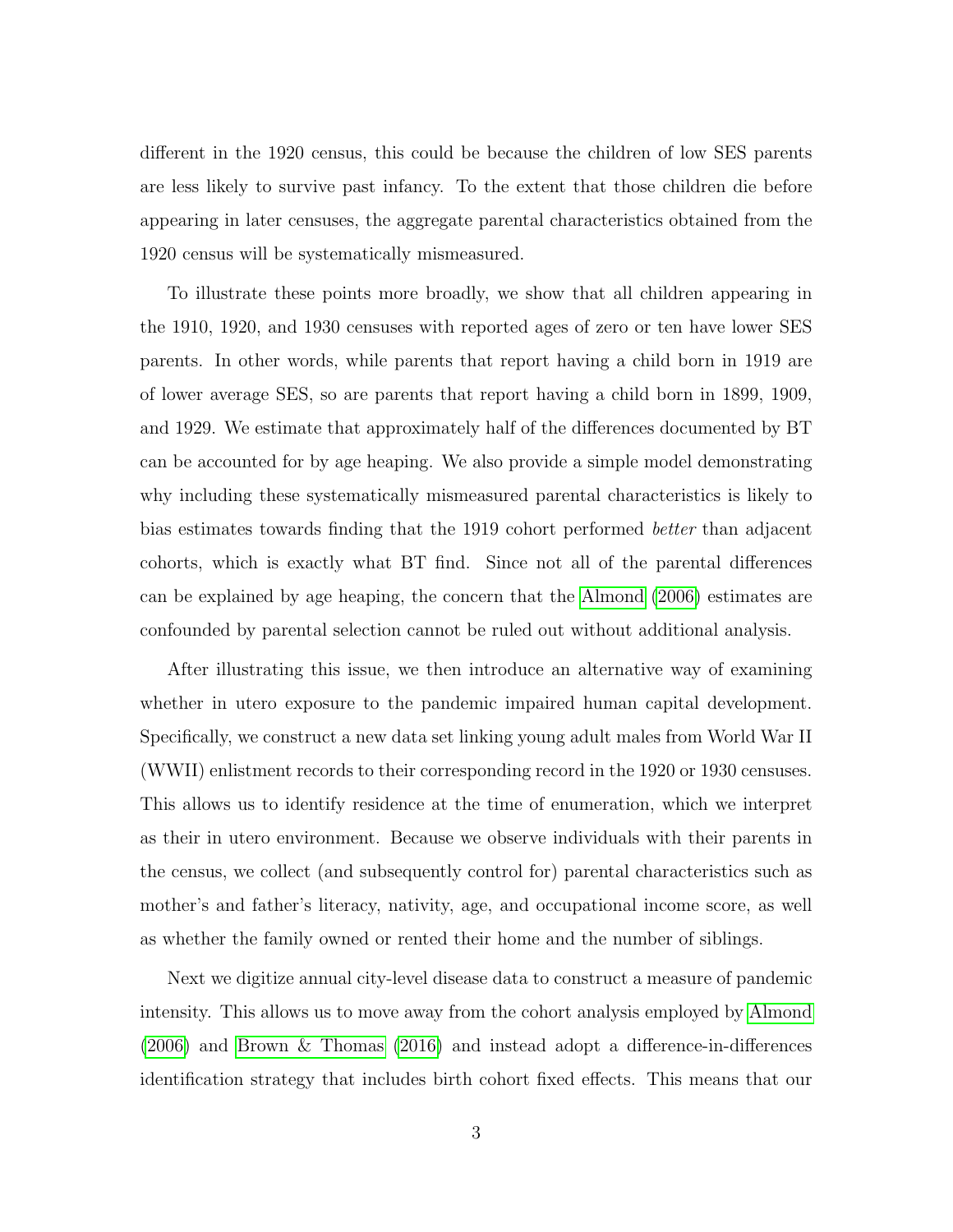empirical strategy first compares differences in long-run outcomes for those in utero during the pandemic relative to adjacent cohorts and then asks whether that difference varies with respect to the intensity of the city's exposure to the pandemic. In other words, our identifying assumption is now that unobserved determinants of human capital are not systematically related to pandemic intensity. Taking parental characteristics as outcome variables indicates that this assumption is likely valid.

Turning to long-run outcomes, we find robust evidence that in utero pandemic exposure decreased the likelihood of graduating high school. This is true before and after we control for parental characteristics and even when we control for city-specific time trends. For the set of families that had more than one child enlist in WWII, we are able to adopt a household fixed effects model, and we continue to find that the pandemic decreased educational attainment. As for biological outcomes, we find no consistent evidence that in utero exposure to the pandemic affected heights, weights, or BMI.

While these results clearly contribute to the debate between [Almond \(2006\)](#page-36-0) and [Brown & Thomas \(2016\)](#page-36-3), they may have broader implications for other early-life exposure papers. The majority of this literature adopts an empirical framework that pairs variation in cohort-specific exposure to epidemics or policy changes as a source of identification. As [Brown & Thomas \(2016\)](#page-36-3) point out, it is important to understand whether other determinants of human capital are related to treatment. Linked microdata allow the researcher to more explicitly test this assumption. However, as we show, should this assumption fail it may still be possible to recover a causal effect by exploiting intensity of treatment as a source of identification. While we focus our attention on the 1918 influenza pandemic debate, this approach is likely to be useful for future scholars as well. For instance, this approach may help shed light on the debate over the long-run effects of eradicating hookworm in the American south (see [Roodman \(2018\)](#page-37-1), [Bleakley \(2007\)](#page-36-5), and [Bleakley \(2018\)](#page-36-10)).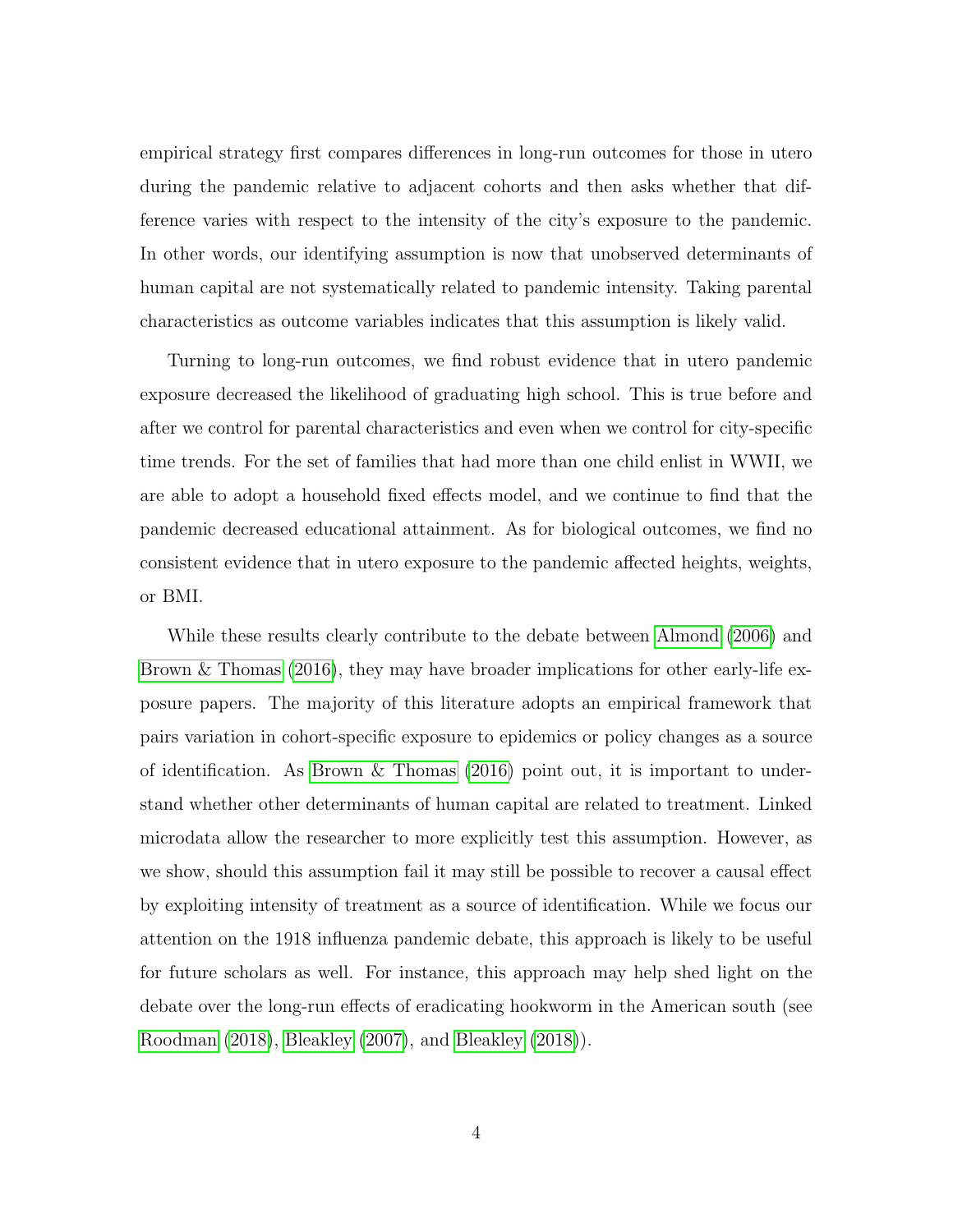### 2 Age heaping and inference

In this section, we document age heaping in the 1920 and 1930 censuses and consider the implications for estimating the causal impacts of the 1918 influenza pandemic on later life outcomes. Subsection [2.1](#page-6-0) documents that 1920 and 1930 census data likely overstate differences in parental characteristics across birth cohorts. Subsection [2.2](#page-9-0) shows that age heaping largely ceases by the 1960-1980 censuses, implying cohorts are likely measured more accurately for those census years. Lastly, subsection [2.3](#page-11-0) provides a simple model that demonstrates how age heaping in the 1920 and 1930 censuses can lead to biased estimates.

#### <span id="page-6-0"></span>2.1 Were parents of the 1919 birth cohort different?

As noted previously, [Almond \(2006\)](#page-36-0) compares the adult outcomes of the 1919 birth cohort, who would have been in utero during the 1918 influenza pandemic, to adjacent birth cohorts and attributes the differences in outcomes to the effect of the pandemic. Since Almond controls for birth cohort using a polynomial, the identifying assumption is that unobservable characteristics affecting human capital varied continuously across birth cohorts. BT cast doubt on this assumption, arguing that the 1919 birth cohort had systematically different parents since the height of WWI deployment corresponded with the pandemic. Thus, the pool of potential fathers for children born in 1919 was systematically different than the pool of potential fathers from adjacent birth cohorts. BT provide evidence for this story by examining the 1920 and 1930 censuses. Unfortunately, these censuses did not record an individual's birth year but instead recorded their age. BT infer birth year by taking the enumeration year minus the reported age minus  $1<sup>2</sup>$  $1<sup>2</sup>$  $1<sup>2</sup>$  Consequently, those who are inferred to have been from

<sup>2</sup>The 1920 census instructed enumerators to obtain an individual's age as of January 1, 1920. All children born after January 1, 1919 should thus be recorded as age 0, and so taking enumeration year minus age minus 1 allows us to recover an individual's age. The 1930 census instructed enumerators to obtain an individual's age as of April 1, 1930. Thus, measuring birth year as year minus age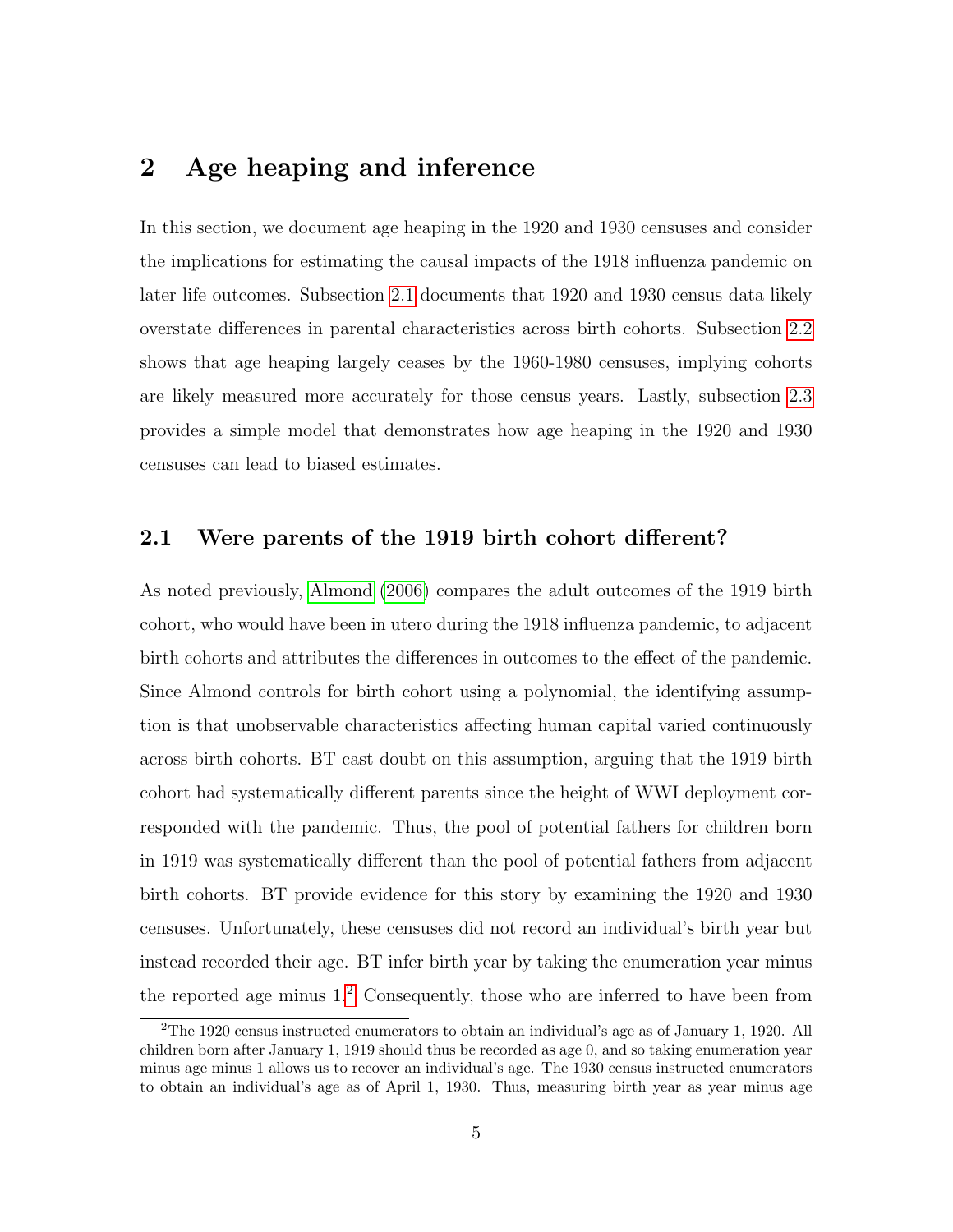the 1919 birth cohort are those whose parents reported their child as 0 years old in the 1920 census or 10 years old in the 1930 census.

This fact complicates inference because previous studies have shown that lower SES individuals are more likely to report ages that are even numbers or numbers ending with a 0 or 5 (see [A'Hearn](#page-35-0) *et al.* [\(2009\)](#page-35-0), [Parman \(2017\)](#page-37-2), and the citations therein). Because of this, we might expect parents who report having a 10 year old to systematically differ from parents of reported 9 and 11 year olds even if the parents of actual 9, 10, and 11 year olds had the same distribution of characteristics. Obtaining parental characteristics for children that are reported as age 0 is further complicated by the fact that infant mortality rates were more pronounced for lower SES families during this period. Non-white infants were about 75 percent more likely to die than white infants during the early 20th century [\(Collins & Thomasson, 2004\)](#page-36-9). Consequently, parents of 0 year olds in the census appear to have lower SES than older children, regardless of the census year, because high SES children are over-represented among children who survive infancy.

To demonstrate the extent of these problems, we draw on the full count 1910, 1920, and 1930 census data from [Ruggles](#page-37-3) *et al.* [\(2017\)](#page-37-3). We then locate fathers who report having children between the ages of 0 and 16 and examine how fathers' literacy, age, race, and Duncan Socioeconomic Index (SEI) varied with the reported age of the child. Graphs of father characteristics by age and census year appear in Figure [1.](#page-8-0) Although fathers of reported 10 year olds in the 1930 census have SES below trend, this phenomenon is not unique to the 1930 census. Fathers of reported 10 year olds were less literate, older, had lower Duncan SEI, and were more likely to be black relative to 9 and 11 year olds in both the 1910 and 1920 censuses. Likewise, while reported newborns, or 0 year olds, in the 1920 census have lower SES fathers, the same is true for newborns in the 1910 and 1930 censuses.

minus 1 will be correct for those born after April 1, so long as their reported age is correct. For individuals with correct ages born before April 1, inferred birth year will be off by one year.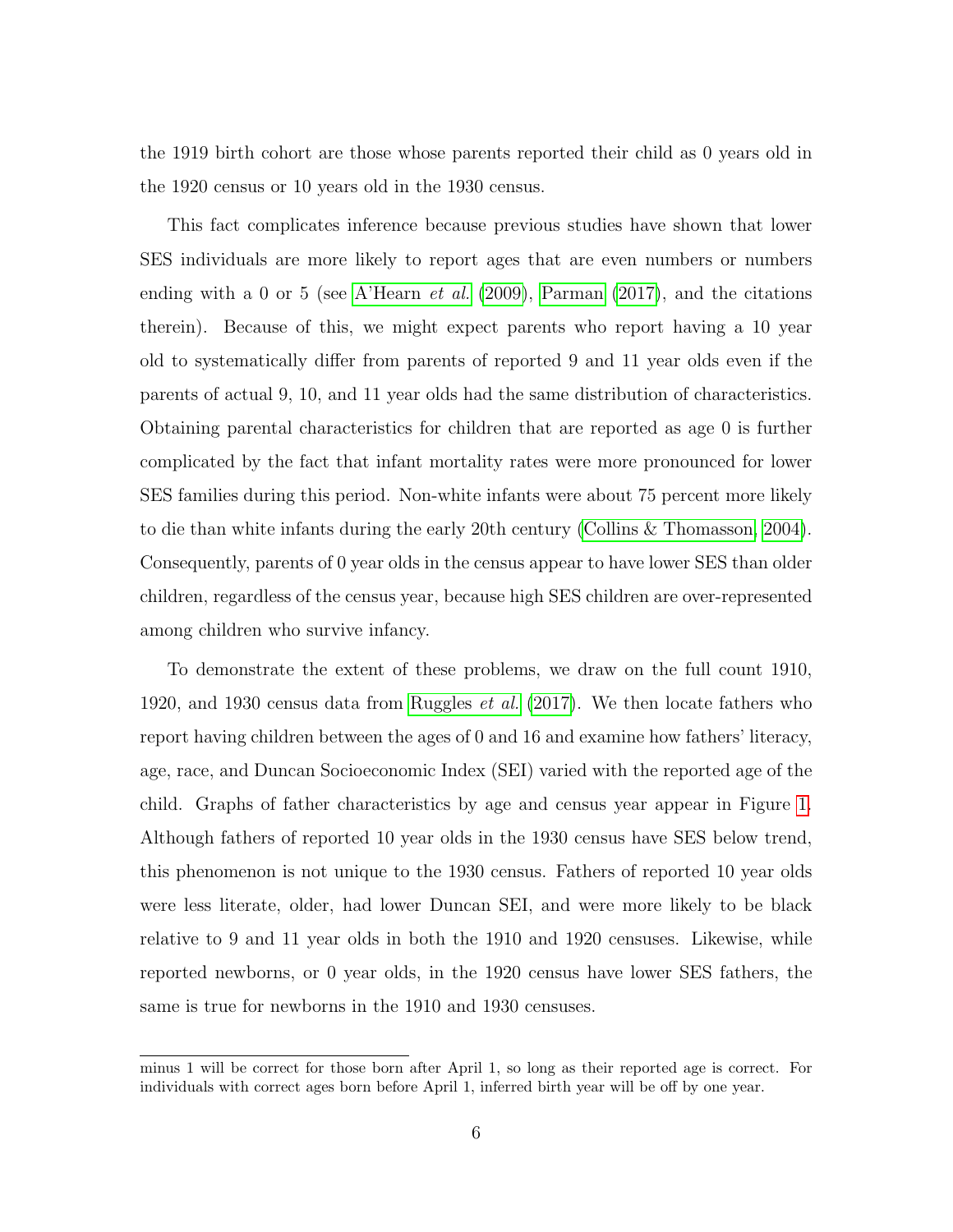<span id="page-8-0"></span>

Figure 1: Father characteristics by child's age in the 1910, 1920, and 1930 censuses

Notes: Underlying data are 100% samples from the 1910, 1920, and 1930 censuses from IPUMS. Samples include any individual 16 or younger whose father resides in the same household at the time of enumeration. We then compute the age-specific mean for each census year. Father's age at birth is the simple difference between the father's reported age and the child's reported age. The Duncan Socioeconomic Index is a measure of occupational standing based on the income and education level associated with each occupation in 1950.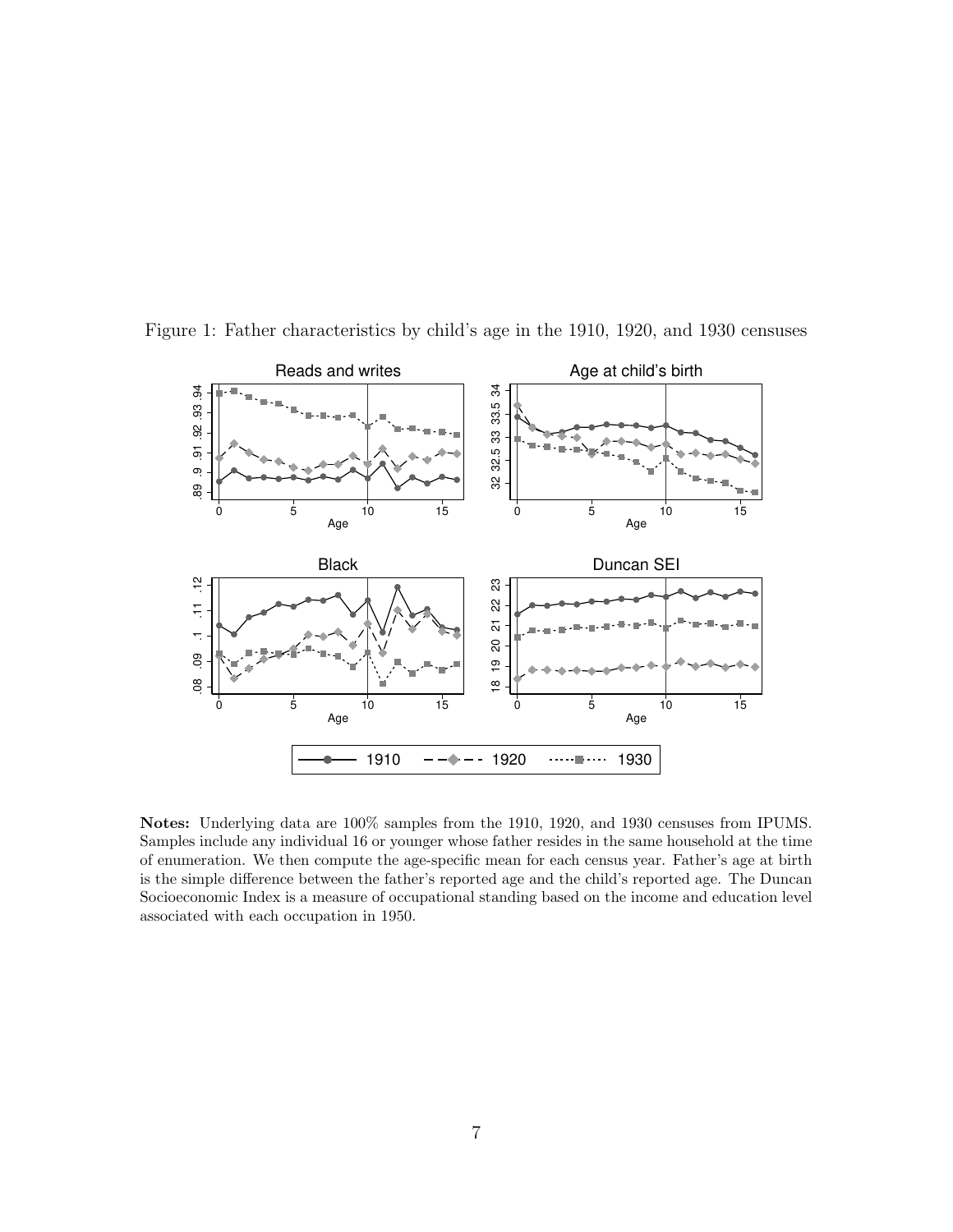Figure [1](#page-8-0) does not rule out that the 1919 birth cohort came from a select pool of fathers. The deviations from trend for father's age and Duncan SEI appear larger for 0-year-olds in the 1920 census and 10-year-olds in the 1930 census. To measure the level of selection, we combine data from all three censuses and regress father's characteristics on separate cubic polynomials for each census year and a dummy vari-able for the 1919 birth cohort.<sup>[3](#page--1-0)</sup> These estimates quantify the degree of selection before accounting for age heaping. We then adjust for age heaping by repeating the regression with additional dummy variables for age 0 and age 10. We also include two additional proxies for socioeconomic status as dependent variables: the occupational income score and the lasso industry, demographic, and occupation (LIDO) score [\(Saavedra & Twinam, 2018\)](#page-37-4).[4](#page--1-0)

The results from this exercise appear in Table [1.](#page-10-0) Panel A displays the estimates without accounting for age heaping, and Panel B accounts for heaping at ages 0 and 10. Baseline estimates suggest that the 1919 birth cohort had fathers who were older, less literate, more likely to be black, and more likely to be employed in lower SES occupations (measured by either the Duncan SEI, occupational income scores, or LIDO scoress). In Panel B, we can see that those who report an age of 0 and 10, even if they were not part of the 1919 birth cohort, all report these differences in father characteristics. The coefficient on a dummy variable for being in the 1919 cohort are all of the same sign, remain statistically different from zero, but are approximately cut in half in magnitude. Thus, age heaping accounts for approximately half of the parental differences documented in [Brown & Thomas \(2016\)](#page-36-3).

<span id="page-9-0"></span><sup>3</sup>For computational ease, we take a random 50% sample.

<sup>4</sup>The occupational income score assigns each occupation the median earnings of that occupation in 1950. The LIDO score uses lasso regression to predict 1950 income with industry, occupation, sex, race, age, and geography.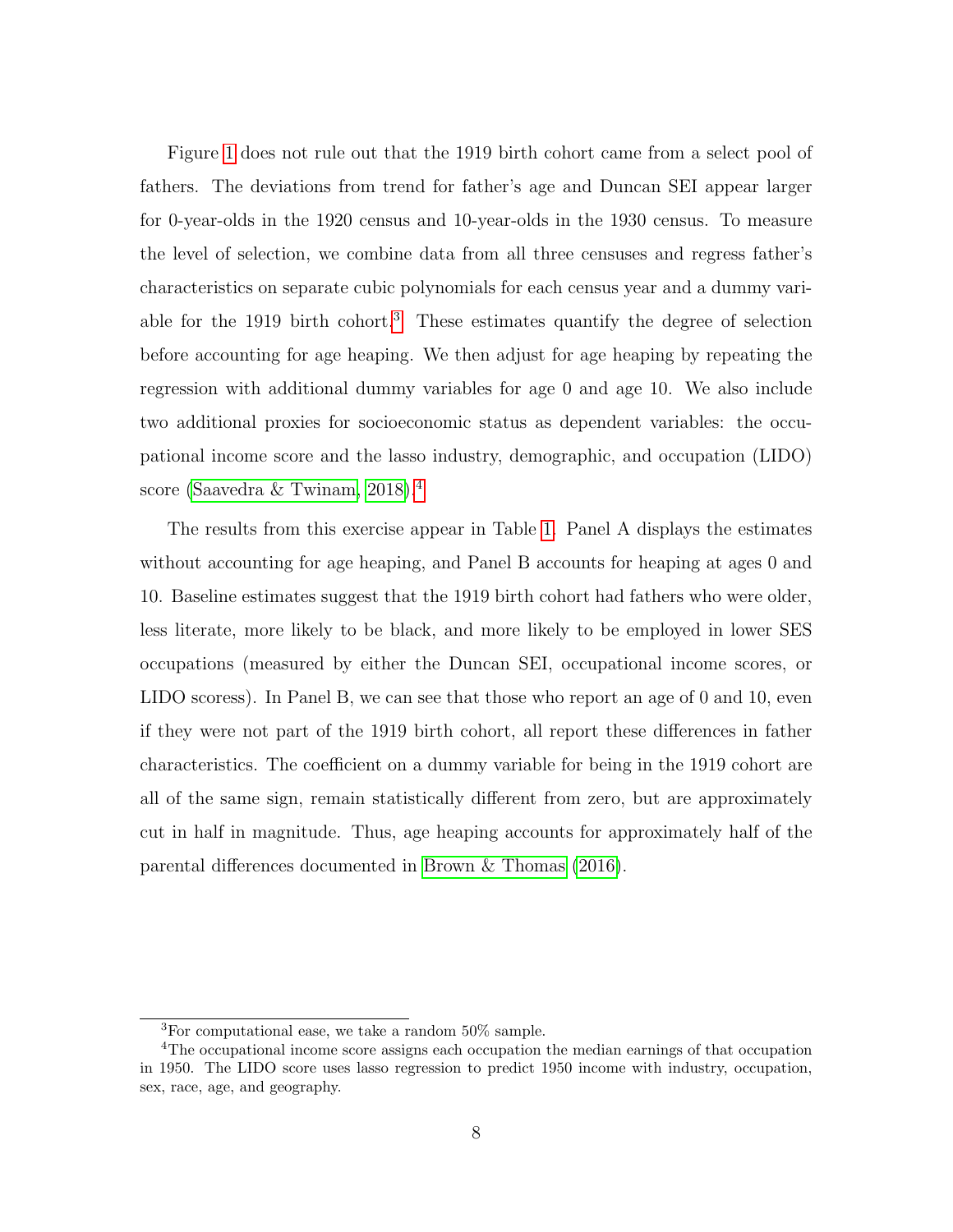<span id="page-10-0"></span>

| Table 1: Father's characteristics by birth cohort                       |                              |              |              |             |             |             |  |  |
|-------------------------------------------------------------------------|------------------------------|--------------|--------------|-------------|-------------|-------------|--|--|
|                                                                         | (1)                          | (2)          | (3)          | (4)         | (5)         | (6)         |  |  |
|                                                                         | DV: Father's characteristics |              |              |             |             |             |  |  |
|                                                                         | Age                          | Literate     | <b>Black</b> | SEI         | OCCSCORE    | <b>LIDO</b> |  |  |
|                                                                         | Panel A: Baseline estimates  |              |              |             |             |             |  |  |
| $1919$ cohort                                                           | $0.283***$                   | $-0.0056***$ | $0.0076***$  | $-0.314***$ | $-0.108***$ | $-0.178***$ |  |  |
|                                                                         | (0.007)                      | (0.0002)     | (0.0003)     | (0.018)     | (0.011)     | (0.009)     |  |  |
|                                                                         |                              |              |              |             |             |             |  |  |
| Panel B: Accounting for age heaping and differential mortality patterns |                              |              |              |             |             |             |  |  |
| $1919$ cohort                                                           | $0.157***$                   | $-0.0037***$ | $0.0042***$  | $-0.185***$ | $-0.036***$ | $-0.084***$ |  |  |
|                                                                         | (0.009)                      | (0.0003)     | (0.0003)     | (0.022)     | (0.014)     | (0.011)     |  |  |
| Age $0$                                                                 | $0.218***$                   | $-0.0061***$ | $0.0071***$  | $-0.322***$ | $-0.134***$ | $-0.190***$ |  |  |
|                                                                         | (0.009)                      | (0.0003)     | (0.0003)     | (0.021)     | (0.012)     | (0.010)     |  |  |
| Age $10$                                                                | $0.093***$                   | $-0.0002$    | $0.002***$   | $-0.053***$ | $-0.048***$ | $-0.058***$ |  |  |
|                                                                         | (0.006)                      | (0.0002)     | (0.0002)     | (0.015)     | (0.009)     | (0.008)     |  |  |
|                                                                         |                              |              |              |             |             |             |  |  |

Observations 47,478,444 47,478,444 47,478,444 47,478,444 47,478,444 41,911,313 Notes: \*  $p<0.1;$  \*\*  $p<0.05;$  \*\*\*  $p<0.01.$  Robust standard errors are in parenthesis. The data come from 50% samples of the 1910, 1920, and 1930 censuses and includes all children ages 0 to 16 with a father. The regression includes a separate cubic polynomial for each census year. The 1919 birth cohort corresponds to those with a reported age of 0 in 1920 or a reported age of 10 in 1930.

### 2.2 Was there age heaping in later censuses?

The previous subsection illustrated that the patterns documented in BT are not necessarily unique to the 1919 cohort. Specifically, because of the timing of the pandemic and the timing of census enumeration, we should expect parents of the 1919 birth cohort to appear as lower SES because of age heaping and the SES-child mortality gradient. Indeed, drawing on full count census data from 1910, 1920, and 1930, we showed that parents who reported their child as being born in 1899, 1909, and 1929 were also of lower average SES despite the absence of a World War and pandemic.

This raises a natural question: if BT are overstating the difference in parental characteristics might Almond's results be overstated for similar reasons? First, let us consider the issue of the SES-child mortality gradient. This should not affect Almond's results because if children of lower SES parents are less likely to survive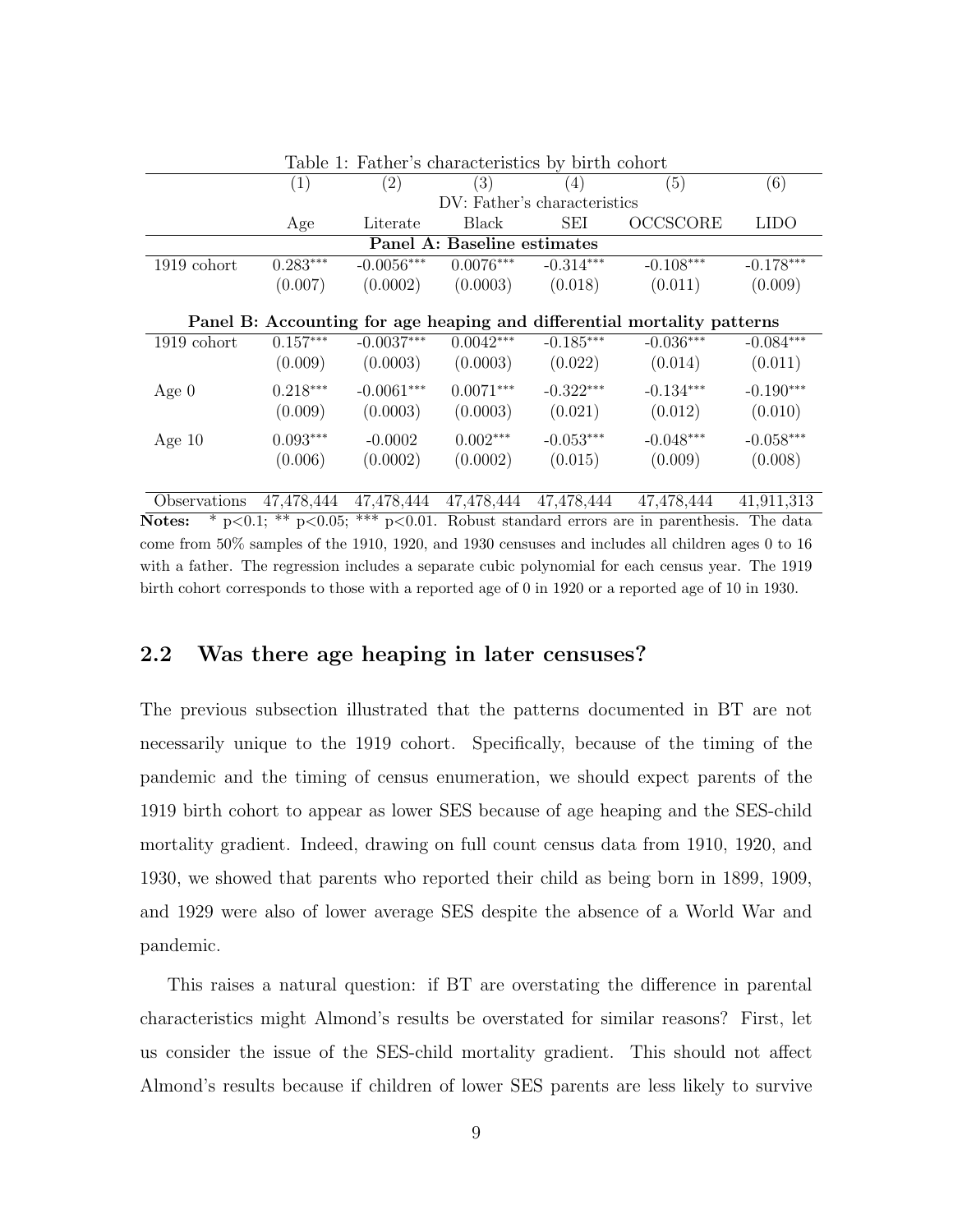early infancy then they will not show up in the later censuses that Almond analyzes. If we assume that these children would have worse outcomes then if anything this differential mortality likely works against Almond and so Almond's results are understated.[5](#page--1-0)

Age heaping, however, could be problematic because Almond draws on data from the 1960-1980 censuses and must infer year of birth from reported age. Thus, significant age heaping could threaten Almond's results. To gauge the level of age heaping in census years, we turn to the Whipple Index. The index was created by demographer George Chandler Whipple to quantify heaping at ages ending in 0 or 5 in census data, but does not measure heaping at other ages. Formally, the Whipple Index is the sum of individuals with an age ending in a 0 and 5 between the ages of 23 and 62 divided by the sum of all individuals between 23 and 65, multiplied by 500. Assuming the actual distribution of ages is continuous, we would expect the Whipple Index to be close to 100. In the sociology literature, a Whipple Index below 105 is typically considered accurate, while higher numbers indicate age heaping. We use data from the 1 percent samples of U.S. Censuses from 1900 to 1980. The results appear in Figure [2.](#page-12-0) The Whipple Index in 1920 and 1930 is approximately 115, suggesting there is significant age heaping. The Whipple Index for the 1960, 1970, and 1980 censuses are close to 100, suggesting no or minimal age heaping. Since Almond measures adult outcomes using the 1960-1980 censuses, it is unlikely that significant age heaping could be driving Almond's results.

### <span id="page-11-0"></span>2.3 Can measurement error explain the divergent findings?

BT replicate Almond's work and show that after controlling for parental characteristics, the 1919 birth cohort appears to be doing better than adjacent cohorts. Could

<sup>5</sup>One caveat is whether the outcomes of these individuals would have actually been affected by the pandemic in a measurable way. If we are measuring the effect on a discrete variable like high school graduation then for any individual that would not have graduated high school anyway, the pandemic may have had no effect.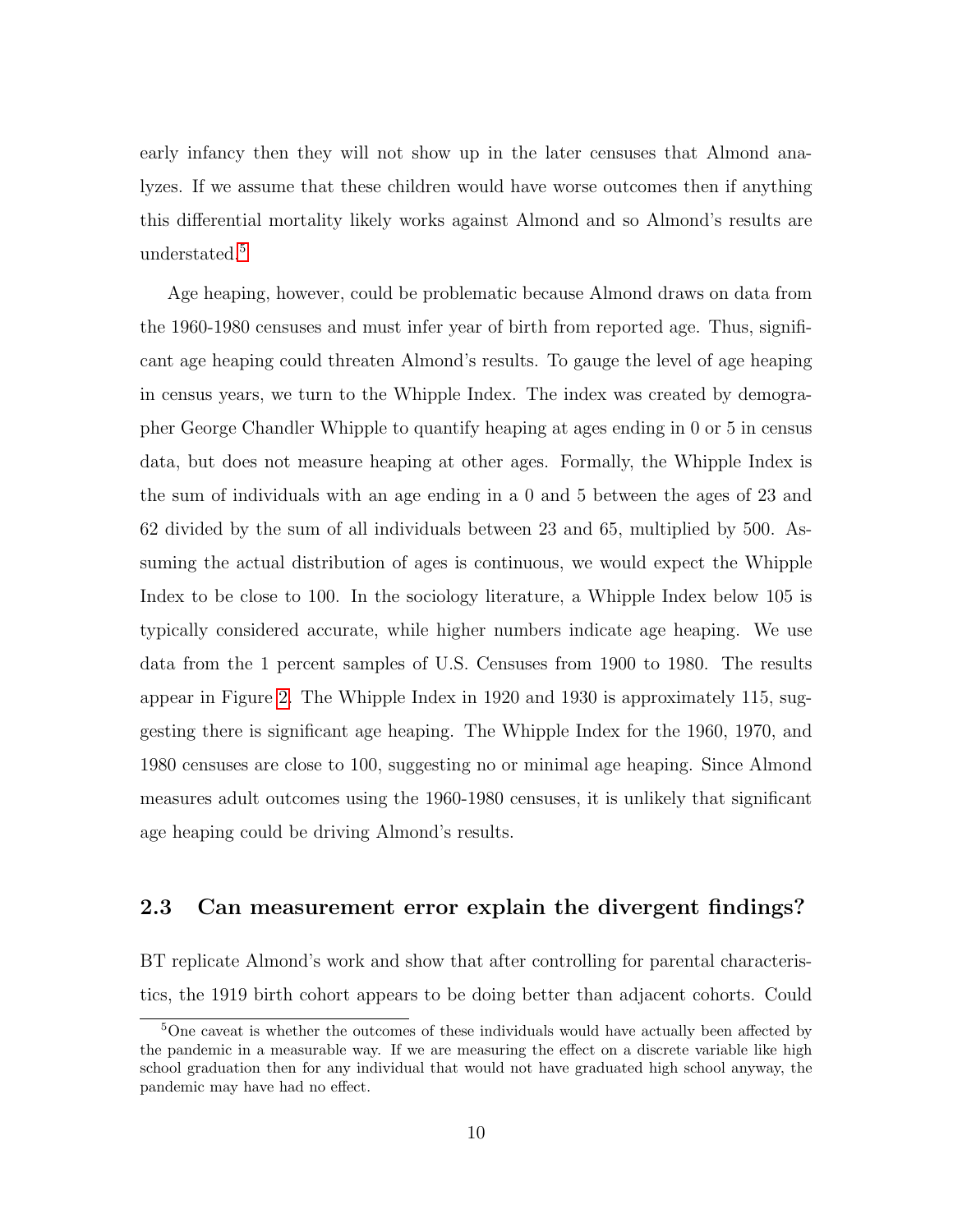<span id="page-12-0"></span>

Notes: Data from the 1% census samples from IPUMS and are restricted to individuals between the ages of 23 and 62. The Whipple Index is the sum of individuals with an age ending in a 0 and 5 between divided by the sum of all individuals, multiplied by 500. A Whipple Index of 100 implies no age heaping.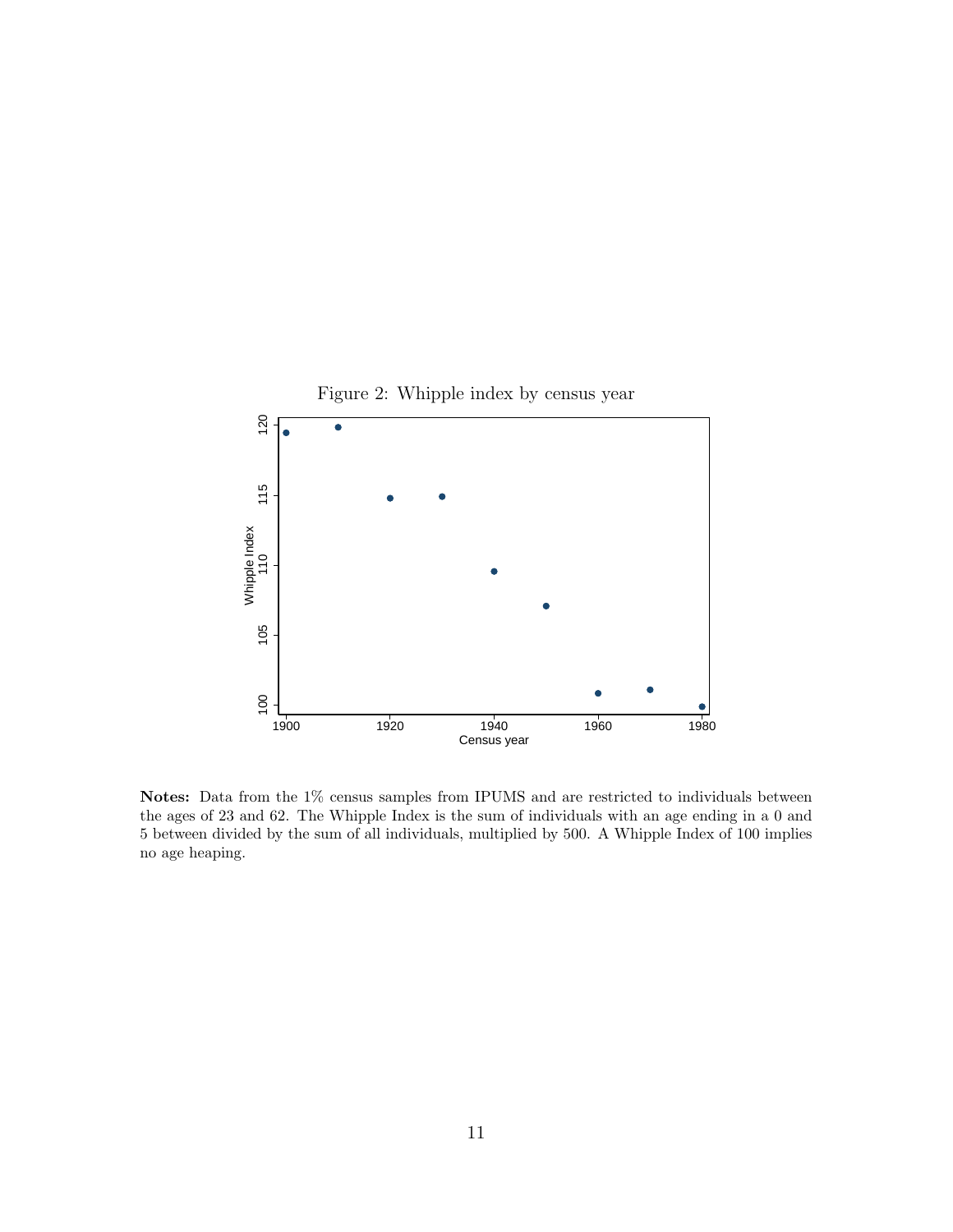these results be due to age heaping and selective infant mortality?

Let us consider a simple human capital model where son is educational attainment  $(y_i^{\text{son}})$  depends on in utero influenza exposure  $(\text{flu}_i)$ , his father's educational attainment ( $y_i^{\text{father}}$ ), and exogenous unobserved characteristics  $(\epsilon_i)$ , which are independent of the other explanatory variables, so that:

<span id="page-13-0"></span>
$$
y_i^{\text{son}} = \beta \text{flu}_i + \gamma y_i^{\text{father}} + \epsilon_i. \tag{1}
$$

Further assume that as in BT and Almond,  $\text{flu}_i$  is an indicator variable that affects all children from the 1919 birth cohort and otherwise equals zero. Estimation of equation [1](#page-13-0) would yield consistent estimates of  $\beta$  if  $y_i^{\text{son}},$  flu<sub>i</sub>, and  $y_i^{\text{father}}$  were observable.

The advantage of the linked data approach we ultimately adopt is that we are able to observe all three of these variables. BT, however, do not observe  $y_i^{\text{father}}$ . Instead, BT observe average parental characteristics for a state-year cell. Assuming no age heaping or SES-child mortality gradient, we can express these parental characteristics as  $\bar{y}_{s,t}^{\text{father}} = y_i^{\text{father}} + \nu_i$ , where  $\nu_i$  is the deviation from the mean for father i and is by assumption independent of  $\bar{y}_{s,t}^{\text{father}}$ .<sup>[6](#page--1-0)</sup> Since flu<sub>i</sub> is only a function of t, it follows that  $\nu_i$  is also independent of flu<sub>i</sub>. Then estimation of

$$
y_i^{\text{son}} = \beta \text{flu}_i + \gamma \bar{y}_{s,t}^{\text{father}} + u_i \tag{2}
$$

yields consistent estimates since  $u_i = -\gamma v_i + \epsilon_i$ , both of which are exogenous to the explanatory variables. Thus, in the absence of age-heaped data, the BT approach would successfully account for parental characteristics and return causal estimates of the effects of the 1918 influenza pandemic.

Now suppose that  $\bar{y}_{s,t}^{\text{father}}$  is mismeasured because of age heaping. Specifically, suppose that relatively uneducated parents tend to round the ages of their children

 ${}^{6}$ The two are by definition uncorrelated, but we strengthen the assumption to independence to simplify the discussion.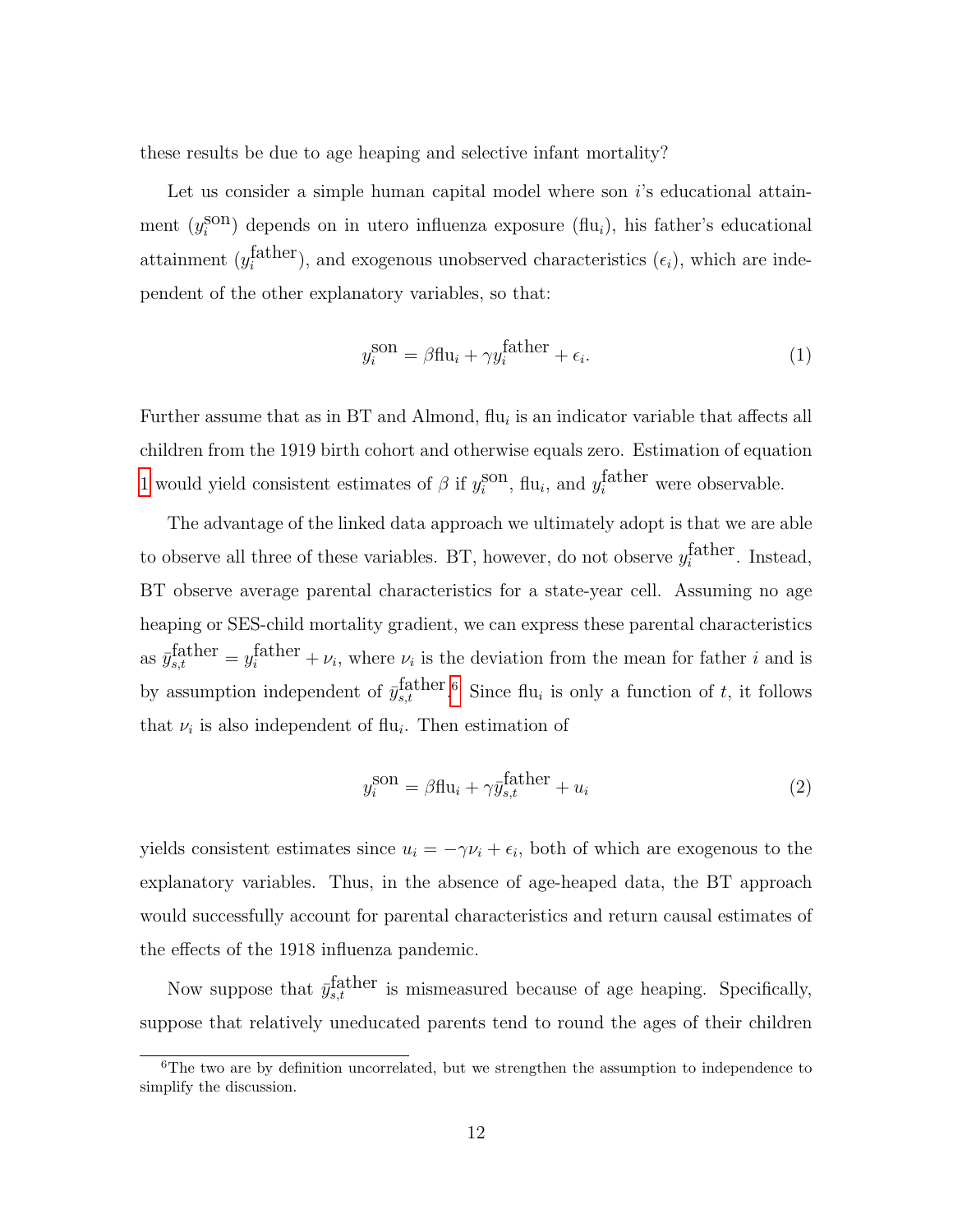to heaped age (eg, ages 0, 10, and perhaps other even years), whereas relatively educated parents correctly report the ages of their children. Then average parental characteristics will be biased downwards for heaped ages (which, for example, include all actual 10-year-olds, plus 9- and 11-year-olds with relatively uneducated parents); whereas average parental characteristics will be biased upward for non-heaped ages (only 9 year olds with relatively educated parents report the age of 9).

Formally, let  $\tilde{y}_{s,t}^{\text{father}}$  be the mismeasured average parental characteristics, and  $e_{s,t}$ be the error, so that  $\tilde{y}_{s,t}^{father} = \bar{y}_{s,t}^{father} + e_{s,t}$ . For heaped ages,  $e_{s,t} < 0$ ; for non-heaped ages,  $e_{s,t} > 0$ .

Consider estimation of

$$
y_{i,s,t}^{\text{son}} = \beta \text{flu}_i + \gamma \tilde{y}_{s,t}^{\text{father}} + \eta_i. \tag{3}
$$

The error can be written as  $\eta_i = \gamma(e_{s,t} - \nu_i) + \epsilon$ , which is correlated with flu<sub>i</sub> because those exposed to the pandemic in utero are also assigned lower SES parental characteristics due to of age heaping. This is precisely the bias we aim to overcome.

### 3 Measuring flu exposure with linked data

Thus far we have illustrated the problems associated with relying on aggregate census data to attach parental characteristics to the 1919 birth cohort. Having documented those issues, we now introduce an empirical approach that allows us to take the concerns of BT seriously while dramatically cutting down on measurement error. We start by constructing a novel dataset linking WWII enlistment records back to the 1920 and 1930 censuses. By linking individuals over time we are able to observe the same individual twice: first as a child with his parents at the time of enumeration and again as a young adult in the enlistment records. This means that instead of controlling average parental characteristics at the possibly mismeasured cohort level,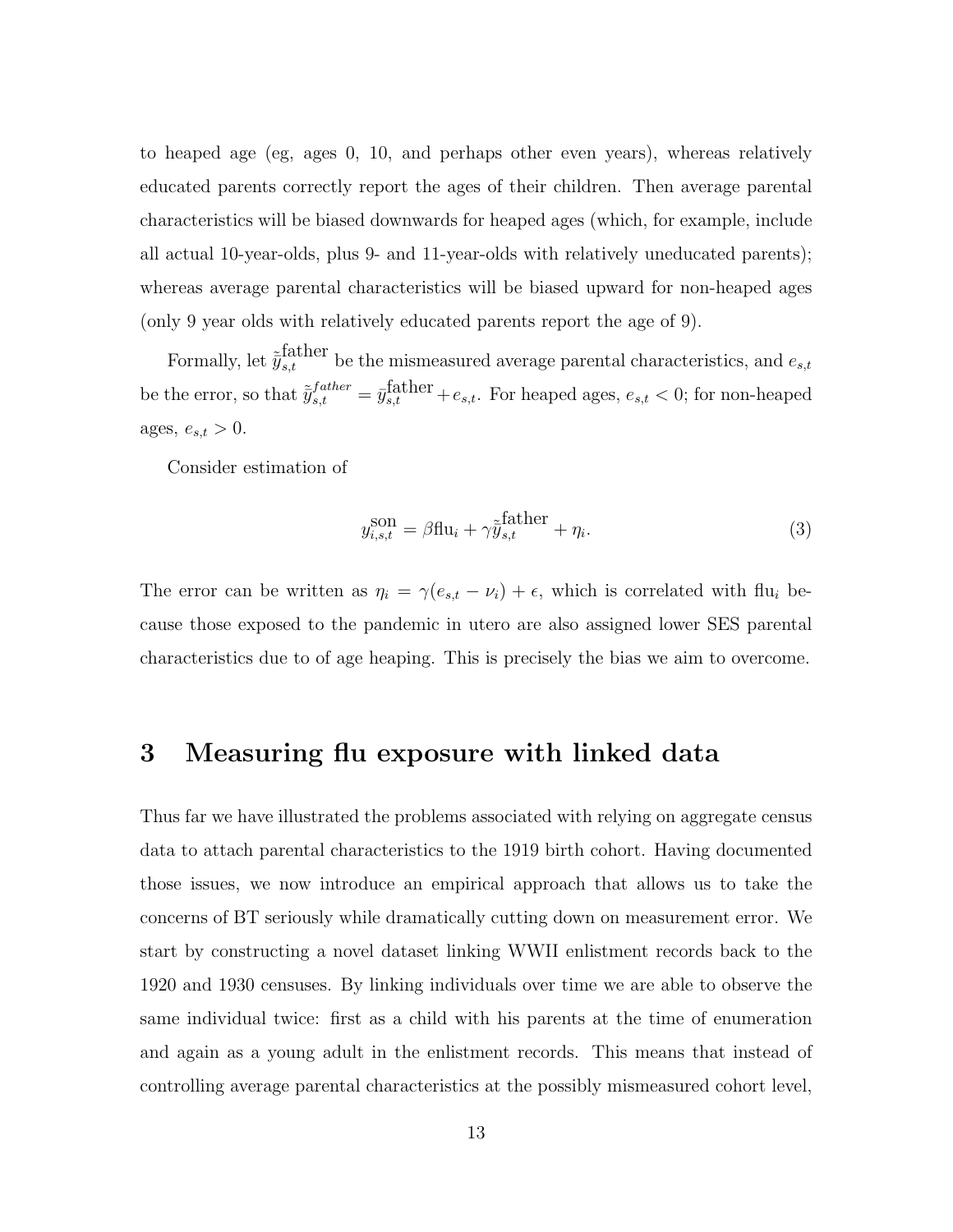we can control directly for each child's own parental characteristics.

While drawing on linked data allows us to overcome issues associated with systematic mismeasurement of parental characteristics, the information observed in the census also allows us to move away from the cohort-based approach of Almond and BT and instead adopt a difference-in-differences framework. Specifically, by assuming that the individual's location at the time of enumeration was the same as their in utero environment we are able to exploit geographical variation in flu intensity as a source of identifying variation.

#### 3.1 Constructing a linked dataset

To assess the extent to which in utero flu exposure affected long-run outcomes, we construct a dataset that links individuals across administrative records. We begin with the universe of WWII enlistment records.<sup>[7](#page--1-0)</sup> These enlistment records span from 1938 to 1943 and cover over ten million men. [Parman \(2015b\)](#page-37-5) estimates that about 65 percent of men born between 1913 and 1923 enlisted in WWII, and so the sample is more representative of the male population than one might initially think.<sup>[8](#page--1-0)</sup> The exception to this is that registrants could be rejected for failing to meet the minimum education or physical standards. Failing to observe rejected applicants, however, would likely bias us against finding evidence that in utero flu exposure impaired human capital development.

The enlistment records include the following information: name, race, year of birth, state of birth, years of secondary and post-secondary education, height, and

<sup>7</sup>These records, which were digitized by the National Archives and Records Administration, are available at http://aad.archives.gov/aad/fielded-search.jsp?dt=893.

<sup>8</sup>While female records do exist, women were not required to register and so we might worry about whether the sample is representative. Because of this, we do not attempt to link female records. Failing to link women is in fact common practice in this literature, e.g. [Aizer](#page-35-1) *et al.* [\(2016\)](#page-35-1); [Feigenbaum](#page-36-11) [\(2015\)](#page-36-11); [Long & Ferrie](#page-37-6) [\(2013\)](#page-37-6). This is because women tend to change their name when they get married, and so without knowing their maiden name it is impossible to find their childhood administrative records.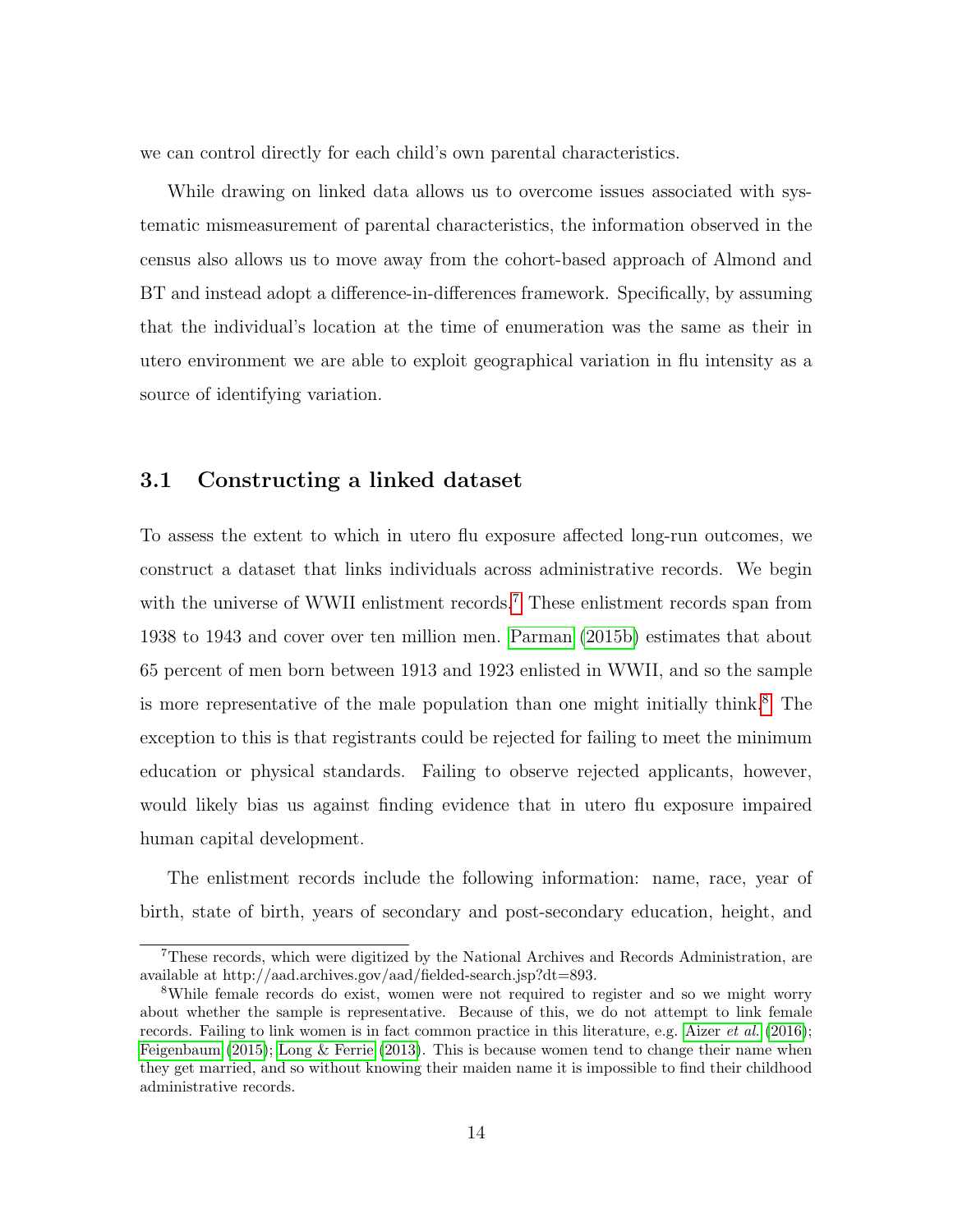weight.<sup>[9](#page--1-0)</sup> To link these records to the 1920 and 1930 censuses, we draw primarily on the digitized name, year of birth, and state of birth variables. We focus our attention on individuals that would have been between the ages of 0 and 10 at the time of census enumeration in 1920 (i.e., the 1909-1919 birth cohorts) and we focus on those between the ages of 7 and 9 at the time of enumeration in 1930 (i.e., the 1920-1922 birth cohorts).

It is worth pointing out that our ultimate empirical specification includes birth cohort fixed effects, which will address differential changes in the linking introduced by the fact that our 1920-1922 cohorts come from a different census. We prefer to include these cohorts for our baseline analysis because these cohorts received no direct exposure to the pandemic, and so they are our cleanest set of control cohorts. Of course, including these cohorts comes at a cost, which is that the assumption that the place of enumeration is the same as their in utero environment is less likely to hold. Nevertheless, as a robustness check, we exclude these cohorts and we find nearly identical results.

Our linking procedure builds upon previous work [\(Long & Ferrie, 2013;](#page-37-6) [Beach](#page-36-7) [et al.](#page-36-7), [2016\)](#page-36-7).<sup>[10](#page--1-0)</sup> In short, our algorithm can be summarized as follows: we take our set of enlistment records and cast a wide net to find a set of potential matches in the census. We then impose a number of requirements to ensure that the match is reasonable. If there is no match or more than one potential match, we classify the enlistment record as unable to be linked.

We begin by standardizing all given names (e.g., "Ed" and "Eddie" would be recoded as "Edward") in both the enlistment records and the census records. A potential census match is one where the birth state is the same, the race is the same, the birth year is similar (plus or minus three years), the first initial of the standardized

<sup>9</sup>Between March and June of 1943, the individual's AGCT score, a reasonable proxy for intel-ligence, was entered in place of weight [\(Ferrie](#page-37-7) *et al.*, [2012\)](#page-37-7). Unfortunately we do not have enough observations in our sample to use this as an outcome.

<sup>&</sup>lt;sup>10</sup>Alternative linking algorithms are available; however, recent work by [Bailey](#page-36-12) *et al.* [\(2017\)](#page-36-12) suggests that the method we employ is among the best in terms of reducing instances of false matches.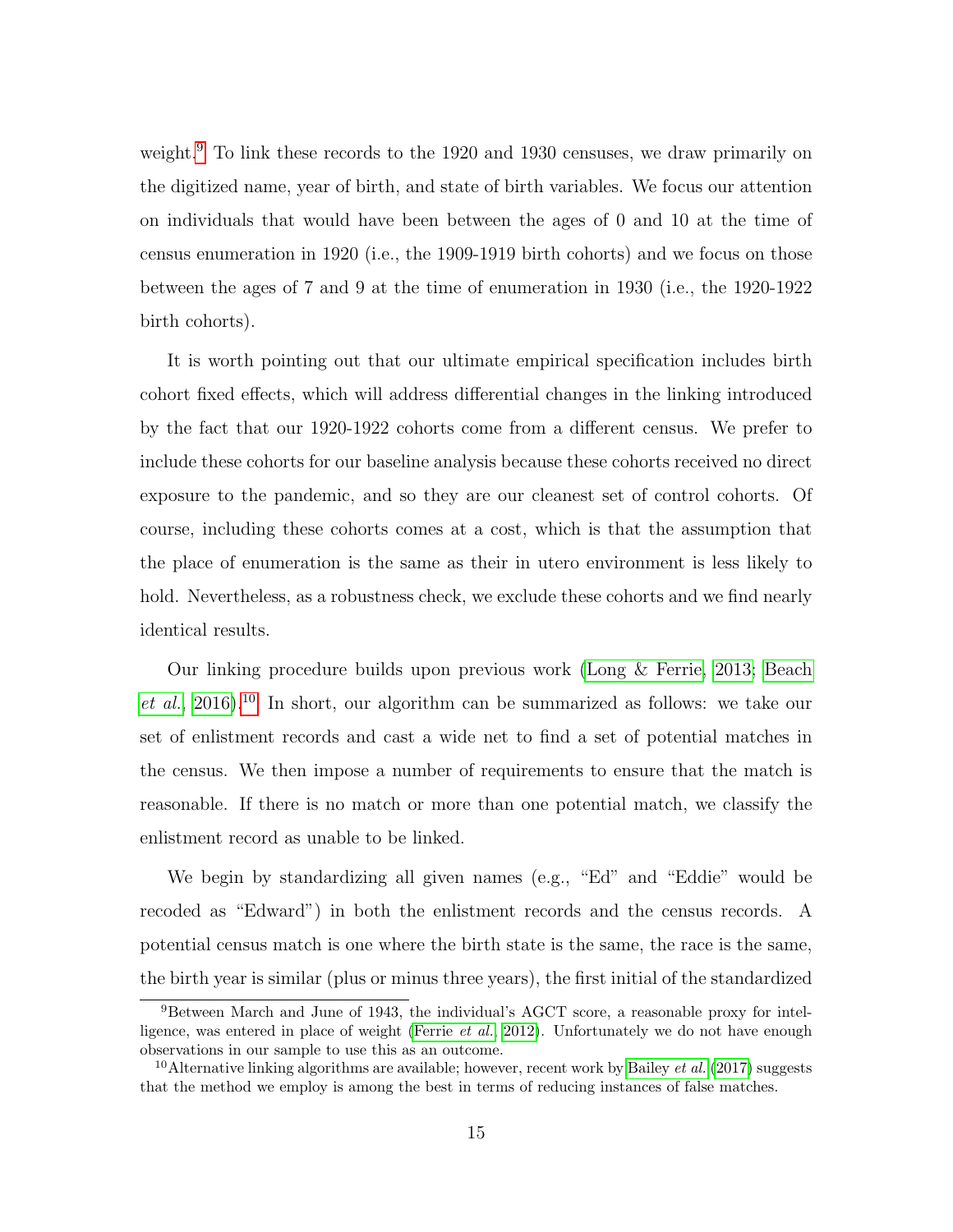first names match, and the first initial of the last name matches. We then require that the raw first and last name strings are reasonably close. Specifically, we require that the Jaro-Winkler string distance for both the first names and the last names is greater than or equal to 0.8; a perfect match will have a string distance of 1. We do not require the names to match exactly for two reasons. First, during this time period census enumerators went door-to-door and recorded the information that was spoken to them; thus, the information recorded by the enumerator may represent a common spelling variant. Second, both the census records and the enlistment records were handwritten, and so relaxing the "exact name match" criteria relaxes any concerns about minor transcription errors.

A successful enlistment-to-census link is one where there is only one census record that survives this matching process.<sup>[11](#page--1-0)</sup> Note however that the unique record may have an inconsistently reported birth year. The reason we allow year of birth to vary by up to three years is to accommodate the fact that the information comes from two different sources (the year of birth reported in the census likely comes from a parent, while the year of birth reported in the enlistment records comes from the individual). Thus, to the extent that numeracy differed, there may be disagreement between the two sets of records. However, because accurately identifying birth year is the point of this paper, we further restrict our final linked sample to include only those whose year of birth matches is consistently reported. This procedure allows us to link 853,141 enlistees to a record in the 1920 or 1930 censuses.

<sup>&</sup>lt;sup>11</sup>Recent work by [Bailey](#page-36-12) *et al.* [\(2017\)](#page-36-12) has raised concerns about false matches in linking studies. Our modified linking algorithm (relative to some of our previous work, e.g. [Beach](#page-36-7) et al. [\(2016\)](#page-36-7)) responds to these concerns in two ways. First, we cast a very wide net to increase the chance that the true link is in our set of potential matches. Second, if a record has more than one potential match, rather than try to break that tie by choosing the record with the closest name or closest age (as was done in our previous work) we simply classify the record as unable to be linked. To assess the false positive rate with our algorithm we take the full census sample and create an modified version where we take the original record and modify both the names and ages to incorporate the types of spelling errors, transcription errors, and misreporting of birth years outlined above and in [Goeken](#page-37-8) *et al.* [\(2017\)](#page-37-8). We then try to link from the original census to the modified census using our linking algorithm. Our linking algorithm yields a successful match rate of 36.5 percent and a false positive rate of 1.8 percent. This highlights the conservativeness of our algorithm.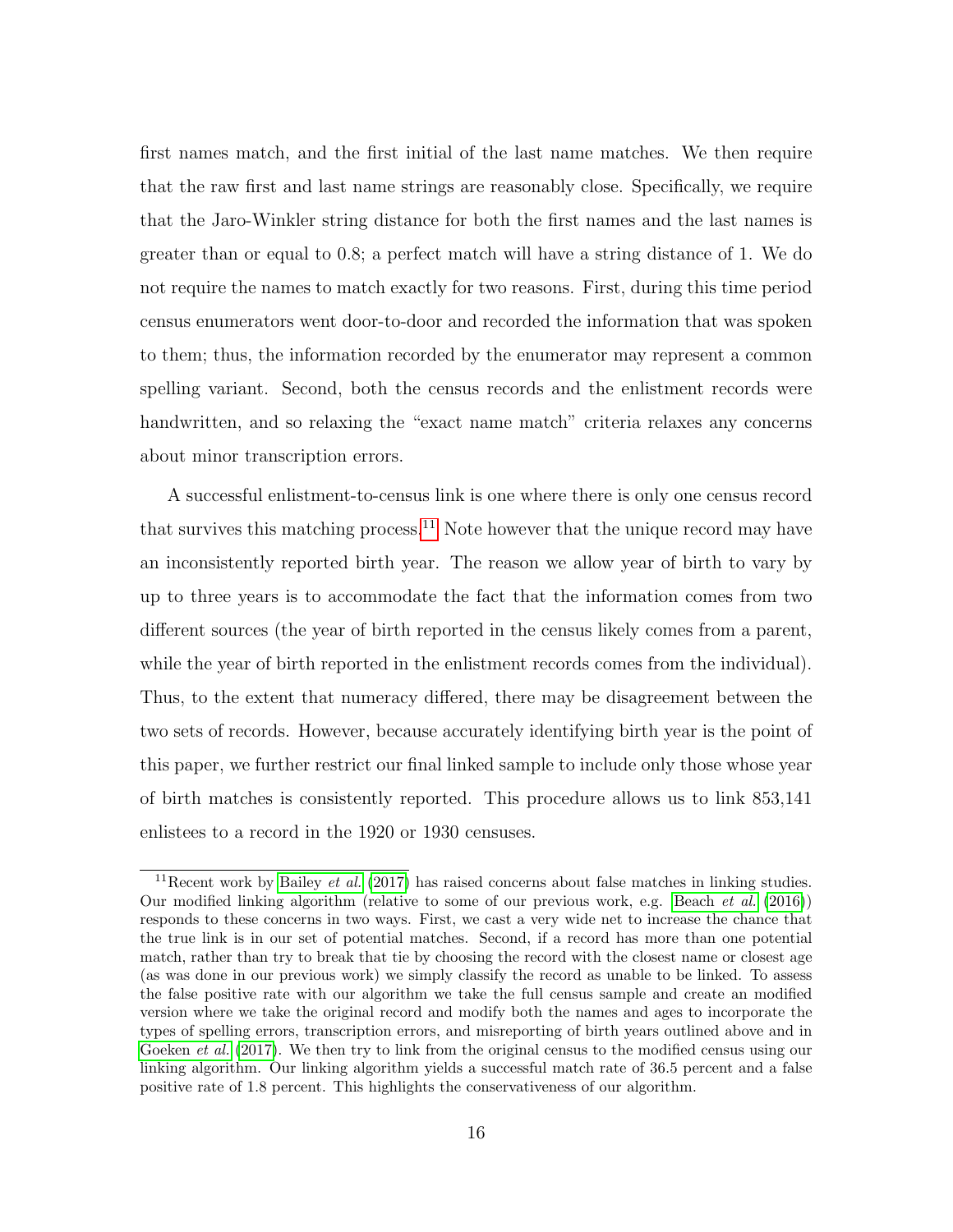### 3.2 Measuring in utero flu exposure

With our linked dataset in hand, we now turn our attention to measuring in utero flu exposure. Ideally we would have individual microdata identifying prenatal flu exposure (i.e., if and when exposure took place as well as a measure of severity). These data do not exist. Reliable data on maternal infection rates or morbidity are also unavailable as influenza morbidity data was not systematically collected prior to the pandemic. Beginning in 1900, however, annual influenza mortality data were collected and published in a systematic fashion for registration states and cities.<sup>[12](#page--1-0)</sup> Thus, influenza mortality is a natural starting point for assessing in utero exposure.

The most important feature of the influenza mortality data series, which was published alongside other important causes of death on an annual basis by the US Census Bureau, is that the underlying data conform to a common reporting standard. This ensures that we are able to measure flu fatalities with a great degree of precision, but it does come with one drawback: the data are not comprehensive. Cities and states were only included in the published reports if the underlying data were deemed reliable. In 1900 there were 330 registration cities systematically collecting mortality data, but by 1920 the registration area included 662 cities spanning 41 states.

One natural question is whether influenza mortality trends track influenza morbidity trends reasonably well. While comprehensive reliable morbidity data do not exist, the best estimates of this relationship come from data collected by special canvases from the Public Health Service. During the fall of 1918, the Public Health Service went door-to-door collecting information about if and when a member of the

<sup>&</sup>lt;sup>12</sup>Registration states and cities are those with laws requiring that mortality statistics be collected. In contrast to England, which standardized and mandated the reporting of deaths in 1846, the United States left this decision to state and local governments. Several large cities and states passed mandatory reporting laws by 1900, and in that year the Census Bureau worked with those registration areas to establish uniform reporting standards. The result of this was the adoption of a standardized death certificate and the international classification standard, as well as the distribution of "The Manual of International Classification of Causes of Death", which cross referenced terms appearing in causes of death from 1890 and 1900 reports with the new uniform classification standard.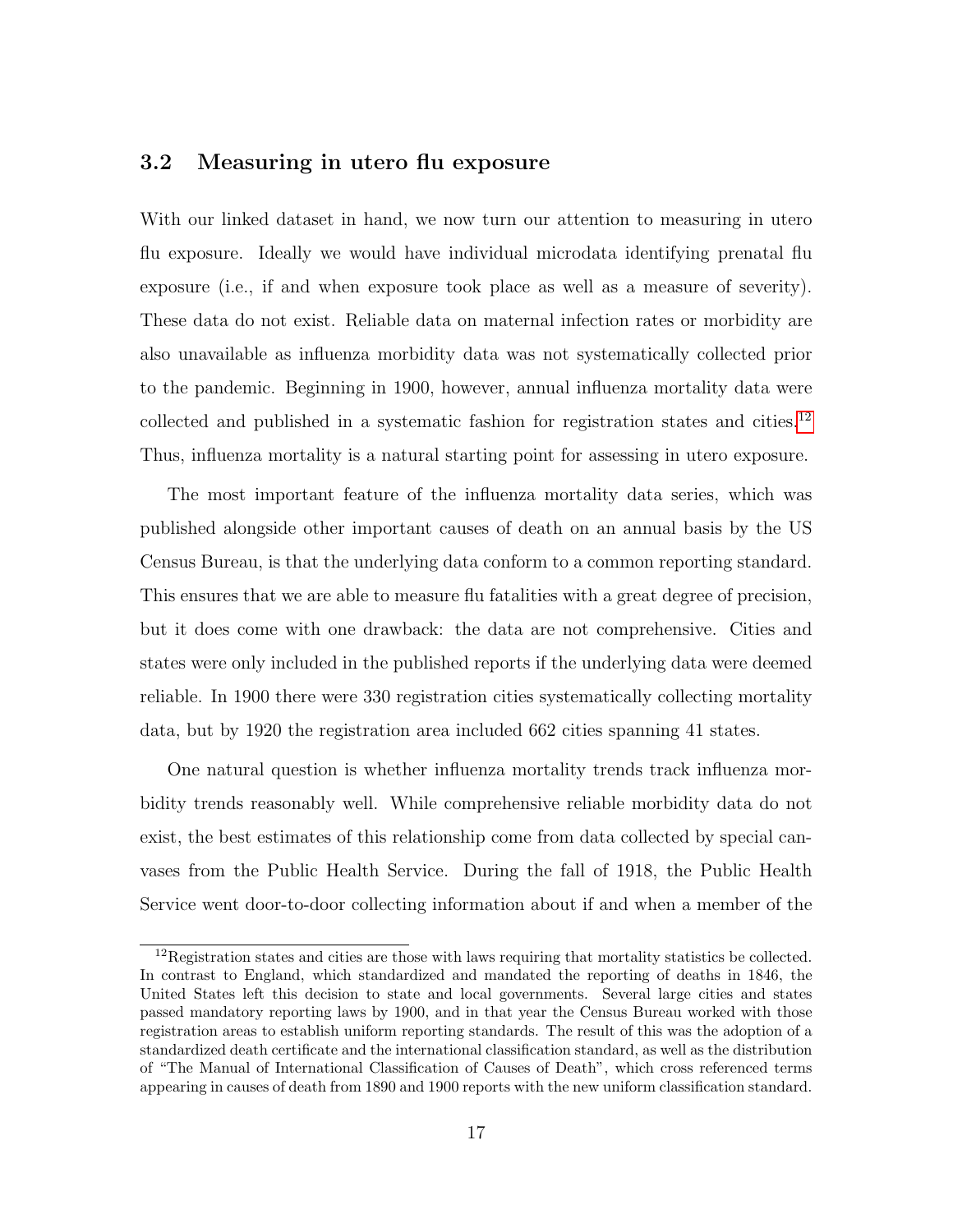

<span id="page-19-0"></span>Figure 3: Weekly morbidity and mortality for five cities in the fall of 1918

Notes: Figure reprinted from [Frost](#page-37-9) [\(1920\)](#page-37-9).

household had contracted the flu. They also collected information for members that eventually died. These canvases covered 12 cities. Our efforts to track down the underlying data were unsuccessful. However, the study was summarized by [Frost](#page-37-9) [\(1920\)](#page-37-9). Figure [3](#page-19-0) comes from that report. That figure plots weekly morbidity and mortality rates for five cities during the fall of 1918. Here we can see that the fatality rate tracks the case rate reasonably well on a weekly basis but with a bit of a lag. Given that the data we ultimately draw on are reported at the annual level, this lag is unlikely to be much of a concern for us.

While influenza mortality data capture total influenza deaths in 1918, one concern is that influenza mortality will capture more than just the severity of the pandemic.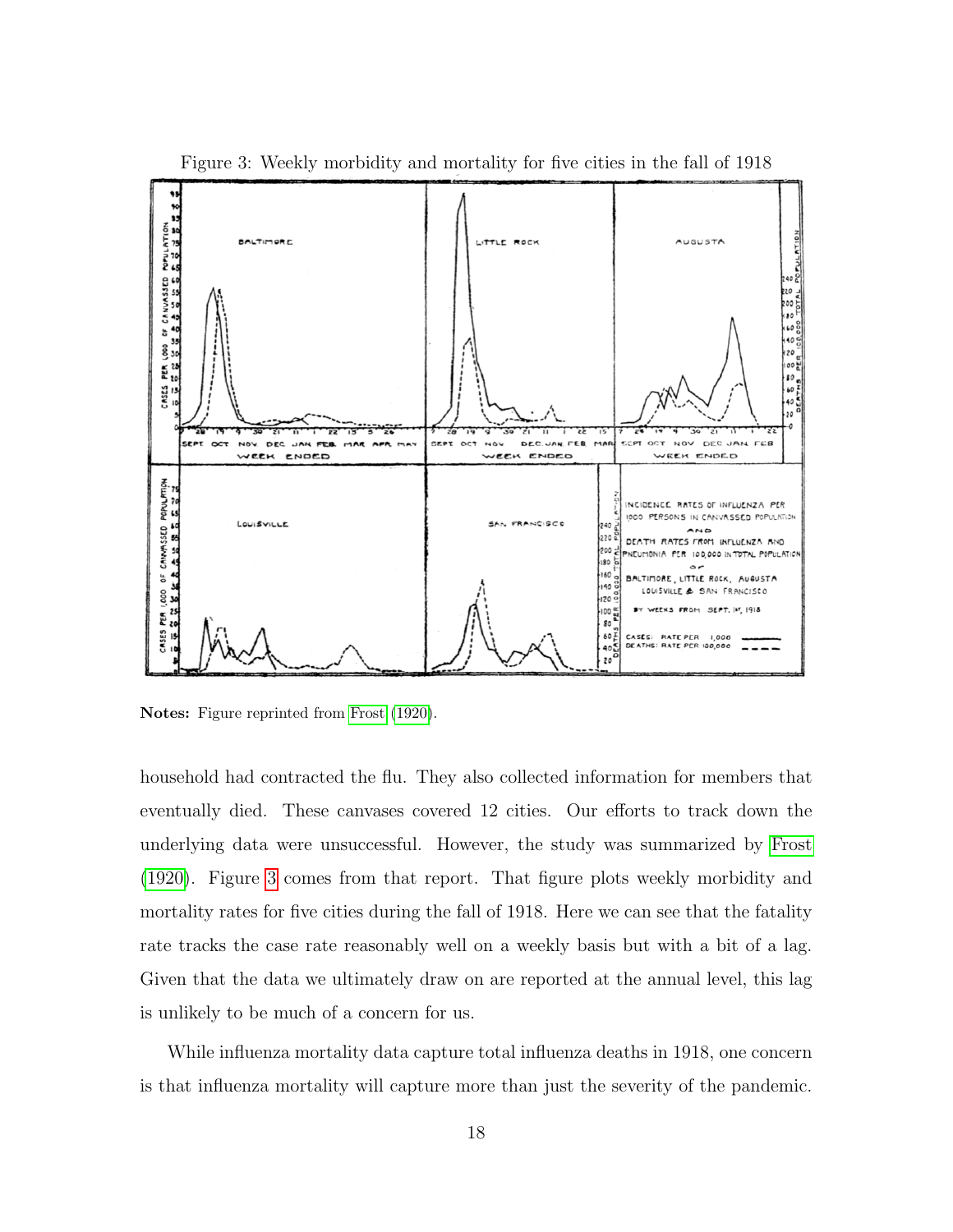For instance, early public health scholars often noted that clean water interventions lowered mortality from waterborne causes as well as causes that are not typically thought of as waterborne (e.g., influenza, tuberculosis, pneumonia, kidney failure, and heart failure).<sup>[13](#page--1-0)</sup> Relatedly, Clay *[et al.](#page-36-13)* [\(2015\)](#page-36-13), document that mortality rates in 1918 were higher in places with more coal pollution and places with high pre-existing typhoid fever rates, a reasonable proxy for water quality. These relationships are attributable to the fact that air pollution and typhoid fever compromise an individual's immune system, making them more susceptible to influenza. In light of this, observing high influenza mortality rates in 1918 could mean that a city was hit relatively hard by the pandemic, or that a city had relatively worse water and air quality, or both. Since air pollution and water quality have also been shown to impair human capital development, we may worry that influenza mortality rates do not cleanly identify the effect of in utero flu exposure.<sup>[14](#page--1-0)</sup>

Our solution to this problem is as follows. First, we generate a counterfactual estimate of influenza mortality in 1918. To do so, we transcribe all city-level mortality statistics spanning 1900-1930 from the annual Mortality Statistics reports. We then run a series of city-level regressions where we restrict the sample to the 1900-1917 period and regress ln(influenza deaths) on a city-specific linear time trend.[15](#page--1-0) Taking the exponential of the predicted values from this regression yields a prediction of influenza fatalities in the absence of the pandemic for post-1917 years.<sup>[16](#page--1-0)</sup> This allows us to construct a measure of excess influenza deaths by simply subtracting predicted influenza deaths in 1918 from actual influenza deaths in 1918.

This measure of excess deaths gives us the unanticipated increase in influenza

<sup>&</sup>lt;sup>13</sup>This phenomenon is often referred to as the Mills-Reincke Phenomenon. See Ferrie  $\&$  Troesken [\(2008\)](#page-36-14) for more discussion as well as an empirical test of this theory in Chicago.

<sup>&</sup>lt;sup>14</sup>See [Sanders](#page-37-10) [\(2012\)](#page-37-10) and Isen *[et al.](#page-37-11)* [\(2017\)](#page-37-11) on early-life exposure to air pollution and [Beach](#page-36-7) *et al.* [\(2016\)](#page-36-7) on early-life exposure to typhoid fever.

<sup>&</sup>lt;sup>15</sup>We only run these regressions for cities that appear in every report. This leaves us with 287 cities.

<sup>&</sup>lt;sup>16</sup>The use of the natural logarithm ensures that the predicted number of influenza deaths is always greater than zero.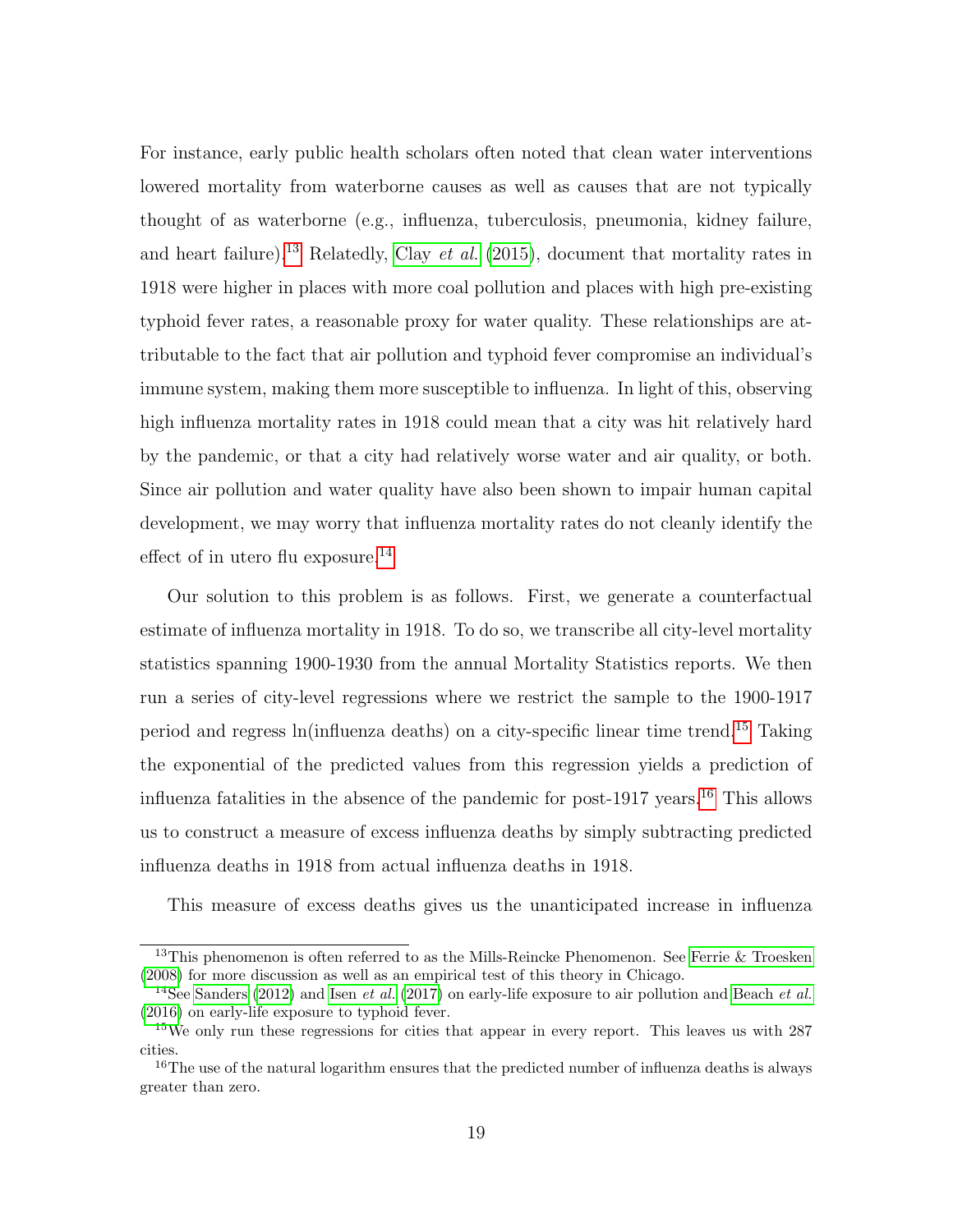mortality due to the pandemic. Of course, we need to normalize this measure because excess deaths will be related to city size, and the goal is to have a measure of in utero exposure to influenza, not in utero exposure to large cities. Our options are to divide by population or to divide by predicted influenza deaths. Population and predicted influenza deaths are positively correlated: all else equal, a larger city should have more predicted influenza deaths. However, dividing by population ignores the fact that cities of similar sizes may have different underlying disease and pollution environments. Because of this, normalizing by population will likely overstate flu intensity for cities with particularly bad health environments. For this reason, and because accurate population data are only available in census years, we choose to use predicted influenza deaths as our denominator. Mechanically this measure is simply the ratio of the number of excess influenza deaths occurring in 1918 to the number of expected influenza deaths in 1918, where that expectation captures underlying trends in population growth and intrinsic differences in disease and pollution environments. Intuitively, this is a measure of flu severity that isolates the pandemic channel from other contributing factors.

After dealing with annexations, our final sample consists of 287 cities. For these cities, Figure [4](#page-22-0) plots the average excess influenza ratio by year. The solid line is a line of best fit through the years of 1900-19[17](#page--1-0) (in the sample period).<sup>17</sup> Excess influenza remains close to zero until 1918, during which approximately 35 influenza deaths occurred for every expected influenza death. Influenza deaths are higher during than the 1920s than would have been predicted using the pre-pandemic data, however, even 13 years after 1917, excess influenza deaths are not far above zero. It appears influenza reached its new steady state in 1921.

<sup>&</sup>lt;sup>17</sup>Alternatively, we could have used data from the 1900-1917 and 1920-1930 years, omitting the years during which the pandemic occurred. However, if the pandemic had lingering effects on influenza rates or city population counts, then data from the 1920-1930 period may be endogenous.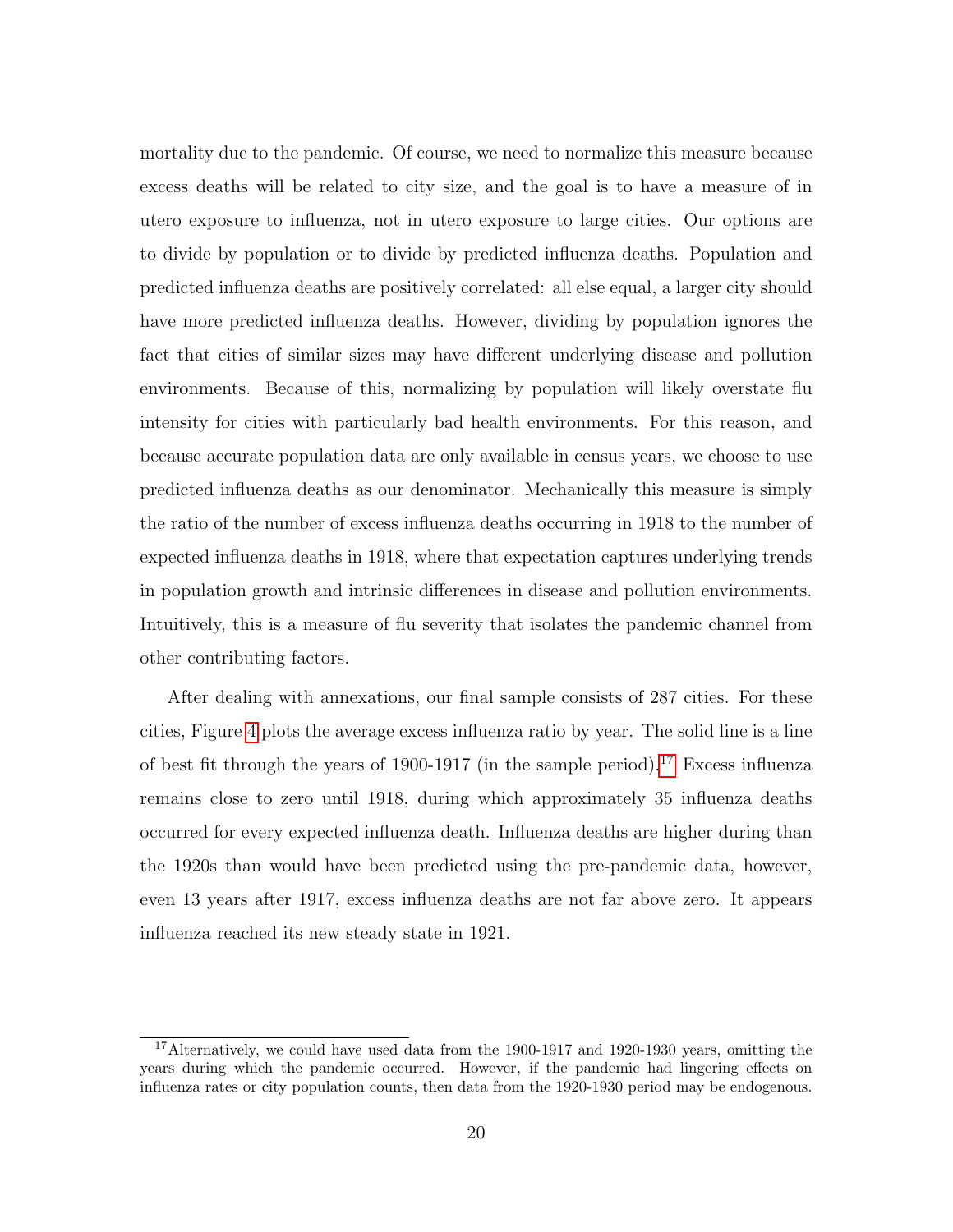<span id="page-22-0"></span>

Notes: Excess influenza ratio is calculated by taking actual influenza deaths minus predicted influenza deaths and then dividing by the predicted influenza deaths. City-specific trends in annual ln(influenza mortality) are estimated over the 1900-1917 period.

## 4 Empirical Approach

Combining our linked dataset with our measure of excess influenza yields a final sample of 218,662 linked records. The reduction in sample size largely stems from the fact that many of our linked records simply did not live in a city that we could calculate exposure to the pandemic.[18](#page--1-0) Summary statistics are reported in Table [2.](#page-23-0) The average years of schooling for our sample is 11.4 with about 54 percent of our sample completing high school. In terms of family characteristics, the literacy rates among mothers and fathers were quite high at 94 and 92 percent, respectively. About

<sup>&</sup>lt;sup>18</sup>Of our initial 853,141 links we are not able to use 597,486 of them because we do not have flu data for their birth city. We throw out an additional 26,556 links because the child is not observed with both parents at the time of enumeration and we throw out an additional 4,296 links because one or more of the relevant parental controls is missing. Next we discard an additional 6,141 links because the parental age at time of birth is implausible (e.g., mother or father's age at the time of birth is over the age of 50 or under the age of 18). We discard these observations because we are concerned that the indicated mother or father is not actually the birth mother or birth father.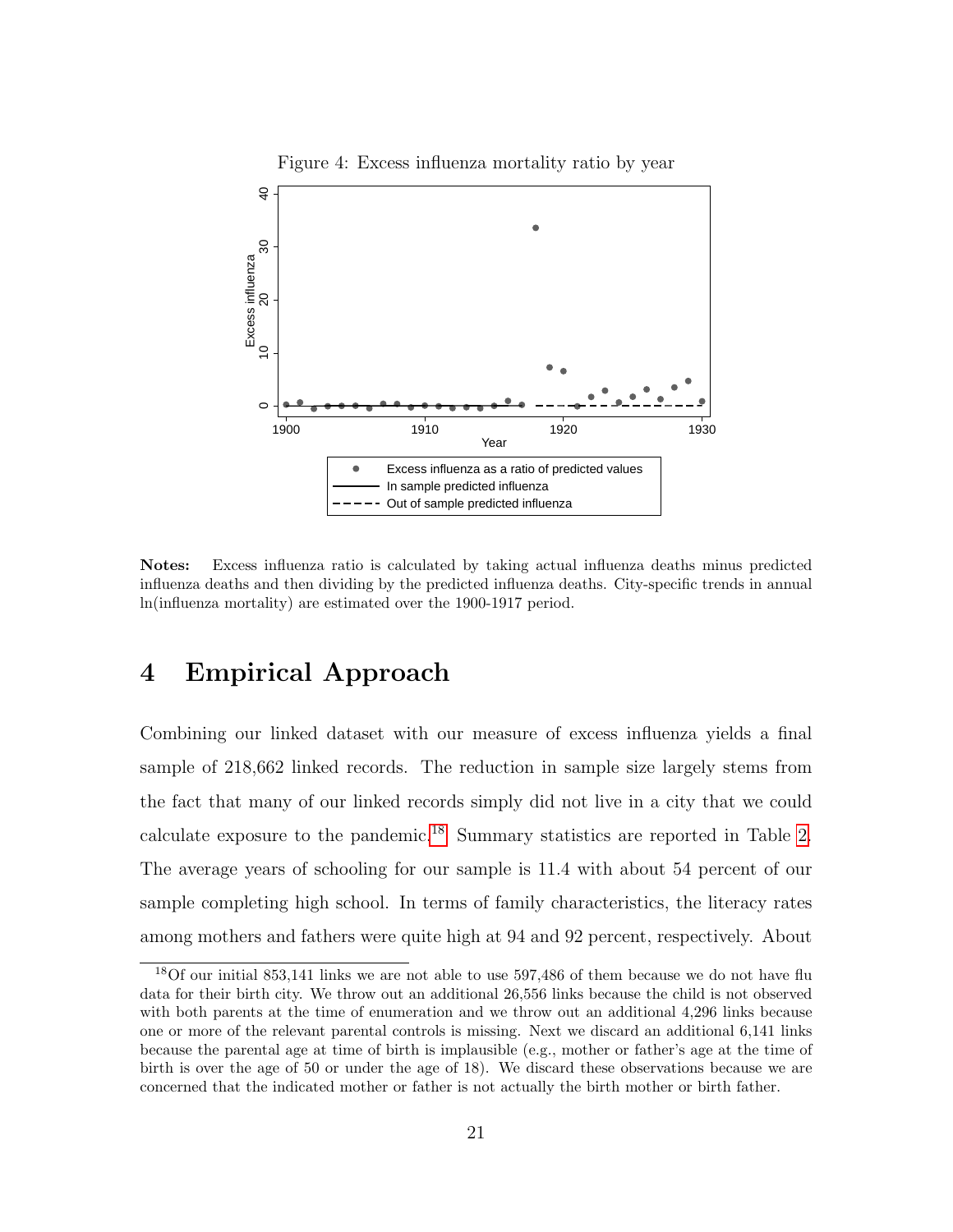36 percent of families owned their homes and only 4.5 percent of mothers were in the labor force at the time of enumeration.

| Variable                      | Mean     | Std. Dev. | Min.           | Max.         | $\mathbf N$ |
|-------------------------------|----------|-----------|----------------|--------------|-------------|
| Excess flu in 1918            | 36.093   | 25.025    | 3.64           | 179.172      | 218,662     |
| <b>WWII</b> variables         |          |           |                |              |             |
| Years of schooling            | 11.478   | 2.305     | 8              | 17           | 218,662     |
| High school graduate          | 0.561    | 0.496     | $\overline{0}$ | $\mathbf{1}$ | 218,662     |
| Height (inches)               | 68.284   | 2.679     | 50             | 80           | 168,317     |
| Weight (pounds)               | 152.143  | 22.225    | 100            | 300          | 168,317     |
| Birth year                    | 1916.879 | 3.535     | 1909           | 1922         | 218,662     |
| Census variables              |          |           |                |              |             |
| Father's age at child's birth | 32.066   | 6.542     | 18             | 50           | 218,662     |
| Father's OCCSCORE             | 21.712   | 14.83     | $\overline{0}$ | 80           | 218,662     |
| Father reads and writes       | 0.949    | 0.22      | $\theta$       | $\mathbf{1}$ | 218,662     |
| Father is foreign             | 0.435    | 0.496     | $\theta$       | $\mathbf{1}$ | 218,662     |
| Mother's age at child's birth | 28.334   | 5.899     | 18             | 50           | 218,662     |
| Mother is in labor force      | 0.044    | 0.205     | $\theta$       | 1            | 218,662     |
| Mother reads and writes       | 0.928    | 0.259     | $\overline{0}$ | 1            | 218,662     |
| Mother is foreign             | 0.383    | 0.486     | $\overline{0}$ | $\mathbf{1}$ | 218,662     |
| Family owns home              | 0.361    | 0.48      | $\overline{0}$ | $\mathbf{1}$ | 218,662     |
| Number of siblings            | 2.364    | 1.941     | $\overline{0}$ | 9            | 218,662     |

<span id="page-23-0"></span>Table 2: Summary statistics

Notes: Excess flu in 1918 is calculated by taking actual influenza deaths minus predicted influenza deaths and then dividing by the predicted influenza deaths. See text for more details. WWII variables come from the enlistment records. Sample is restricted to linked males born between 1909 and 1922 in a city for which we have flu data. Census variables are observed in either 1920 for the 1909-1919 birth cohorts or 1930 for the 1920-1922 cohorts. OCCSCORE is the median income for a particular occupation as measured in 1950. This variable is measured in hundreds of 1950 dollars.

We adopt a difference-in-differences strategy to identify the impact of in utero flu exposure on adult outcomes. Specifically we estimate variations of two regressions. For the first, we regress:

<span id="page-23-1"></span>
$$
y_{ibc} = \alpha_0 + \beta_b + \gamma_c + \sum_{b=1916}^{1922} \delta_b \mathbf{1} \left[ \text{yob} = b \right] \times \text{High}_c + \Gamma X_i' + \epsilon_{ibc}
$$
 (4)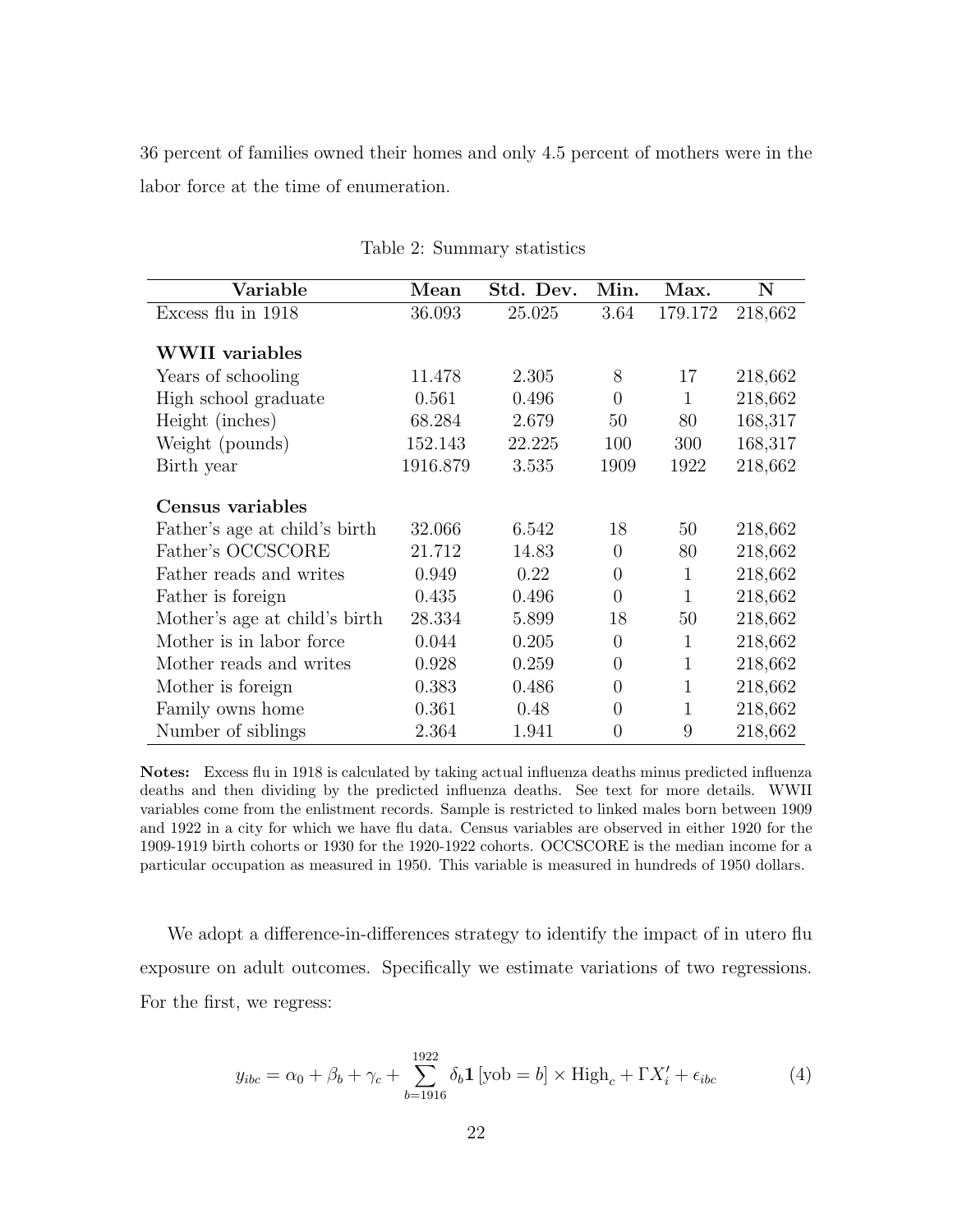where  $y_{ibc}$  is outcome y of individual i from birth year b in birth city c. The parameters  $\beta_b$  and  $\gamma_c$  are birth year and birth city fixed effects, respectively. The variable High<sub>c</sub> is equal to one if city c had above median excess influenza in 1918. The parameters  $\delta_b$  are treatment effects that vary by birth cohort. If the fetal origins hypothesis is true, we would expect  $\delta_{1916} = \delta_{1917} = \delta_{1918} = \delta_{1920} = \delta_{1921} = \delta_{1922} = 0$  and  $\delta_{1919} < 0$ when the outcome is educational attainment. Of course, exposure to the pandemic in early life may matter as well [\(Currie & Almond \(2011\)](#page-36-15)). In this case we might expect  $\delta_{1916}$  through  $\delta_{1919}$  < 0 with effects being more pronounced for  $\delta_{1919}$ . Even in this setting,  $\delta_{1920}$  through  $\delta_{1922}$  should be equal to zero. The vector  $X_i$  includes additional controls such as race and parental characteristics. For some specifications, we only estimate a treatment effect for the 1919 birth cohort and include birth-city linear time trends. Standard errors are clustered at the birth city level.

The previous specification is a simple difference-in-differences equation that assigns above median excess influenza cities as the treatment group and below median excess influenza cities as the control group. Additionally, we estimate a difference-indifferences model that uses continuous variation in treatment status:

$$
y_{ibc} = \alpha_0 + \beta_b + \gamma_c + \sum_{b=1916}^{1922} \delta_b \mathbf{1} \left[ \text{yob} = b \right] \times \frac{\text{flu}_{1918,c}}{E(\text{flu}_{1918,c}|\text{yob} = b)} + \Gamma X_i' + \epsilon_{ibc}.
$$
 (5)

The variable flu<sub>1918,c</sub> is excess influenza in 1918 for city c. This variable is divided by  $E(\text{flu}_{1918,c}|\text{yob} = b)$  so that  $\delta_b$  is the average effect of the pandemic for birth cohort b. All other parameters are defined as above.

Figure [5](#page-25-0) depicts this identification strategy (and one of our main results) with raw data. Specifically, we plot the average high school graduate rate by birth cohort for cities that will ultimately have above and below median exposure to the pandemic. To ease interpretation, we normalize high school graduation rates at the city-level. The figure reveals that for the 1909 to 1916 birth cohorts, graduation rates in cities with above and below median exposure tended to follow a nearly identical trend.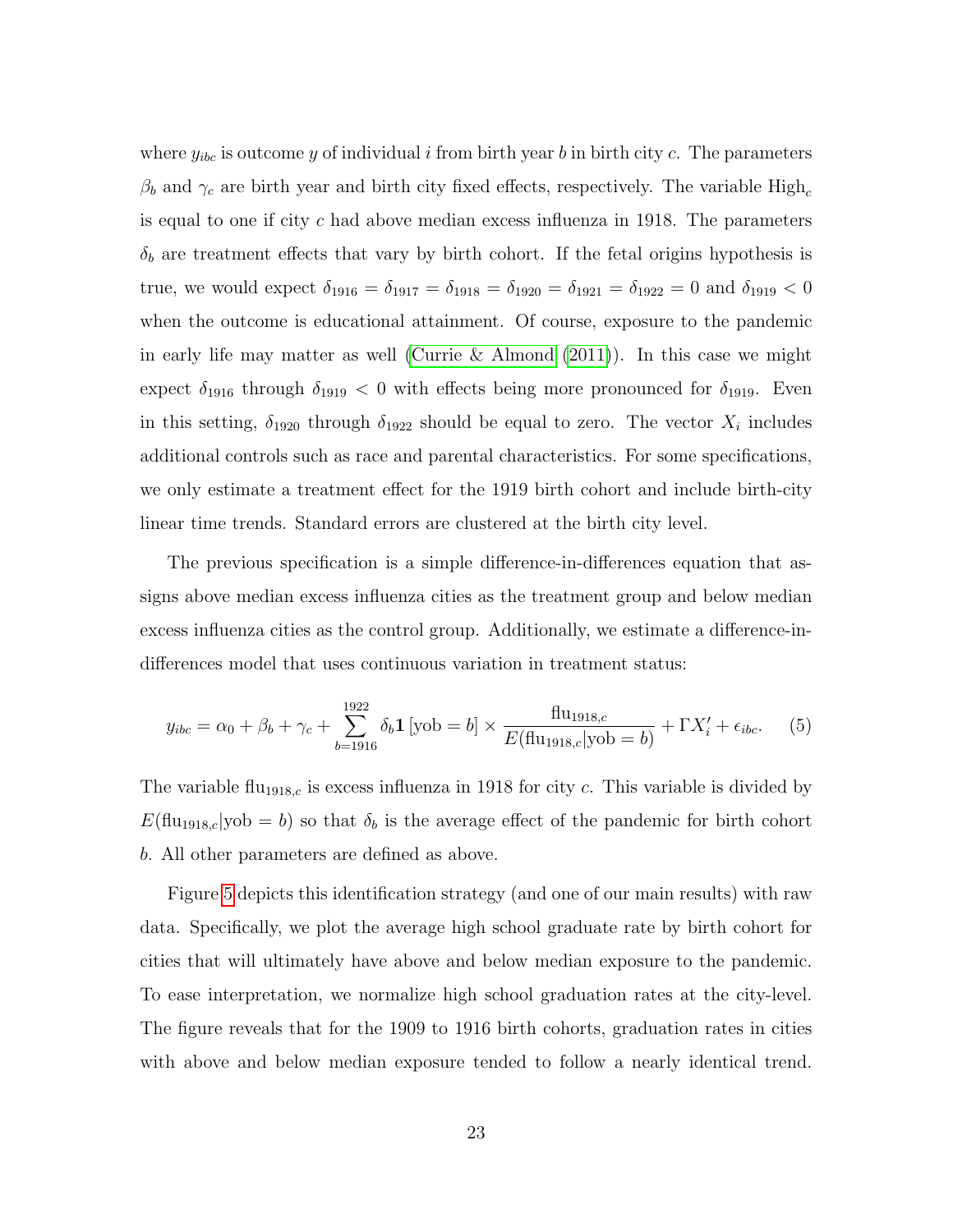<span id="page-25-0"></span>

Figure 5: Normalized graduation rates by birth cohort in above and below median pandemic exposure cities

Notes: Sample consists of 218,662 enlistees linked to either the 1920 or 1930 censuses. Graduation rates normalized by removing city-specific mean before collapsing to the cohort level. The median pandemic city had an excess flu ratio of 28.2.

Beginning with the 1917 cohort the average graduation rates start to fall relative to previous trends for both groups and the effects appear to be much more severe for those born in cities with above average exposure to the pandemic. While the 1919 cohort experiences the largest deviation from trend, by 1920 graduation rates appear to return to normal.

One key takeaway from Figure [5](#page-25-0) is that a difference-in-difference strategy comparing outcomes in high versus low exposure cities is likely to satisfy the parallel trends assumption. However, it is worth noting that the slight deviations in trend for the 1917-1919 cohorts in low exposure cities may be due to early life exposure to the pandemic. In the context of our regressions, we treat those deviations as the counter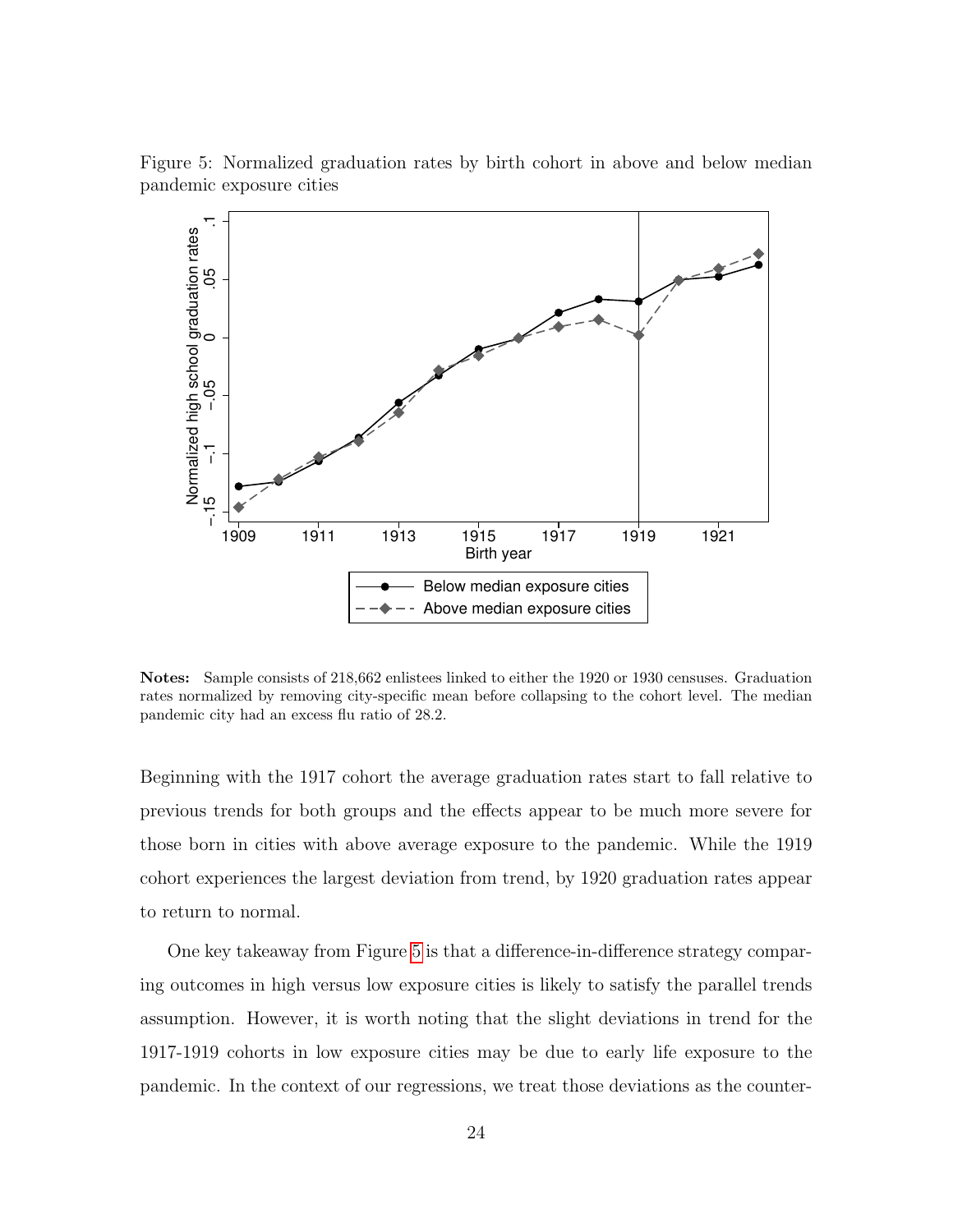factual trend that would have been observed in high exposure cities if the pandemic had never occurred. Thus, to the extent that the stagnation in low exposure (i.e., control) cities is due to the pandemic, our estimates can be thought of as a lower bound. However, if one believes that stagnation is due to other factors (e.g., selection into military service) then by treating low exposure cities as a control, our empirical approach will simply difference out that and any other selection mechanisms that are common across the entire 1919 birth cohort.

### 5 Results

Before proceeding to our main results, Figure [6](#page-28-0) provides additional support for our identification strategy. Each panel considers a different parental characteristic: mother and father's age at the time of birth, father's occupational income score, indicators for whether the mother and father are literate, an indicator for whether the father is a foreigner, an indicator of whether the family owns their home, and number of siblings. All of these characteristics are available from the census where we observe the child with his parents. Each panel plots four coefficients that represent the interaction between being born in a high exposure city and being born in either 1916, 1917, 1918, 1919, 1920, 1921, or 1922. These coefficients were obtained from running a variation of equation [4](#page-23-1) that regresses each parental characteristic on a series of birth cohort fixed effects, city fixed effects, and the seven above interactions.

The purpose of this exercise is to take the concerns of [Brown & Thomas \(2016\)](#page-36-3) seriously and show that our source of identifying variation is not systematically correlated with other determinants of human capital. The results of Figure [6](#page-28-0) show little evidence that parents of children born in high exposure cities were systematically different than parents of children born in low exposure cities in 1919 or other adjacent years. While the 1919 coefficient is statistically significant when the dependent variables are mother's or father's age at birth, these deviations appears to be consistent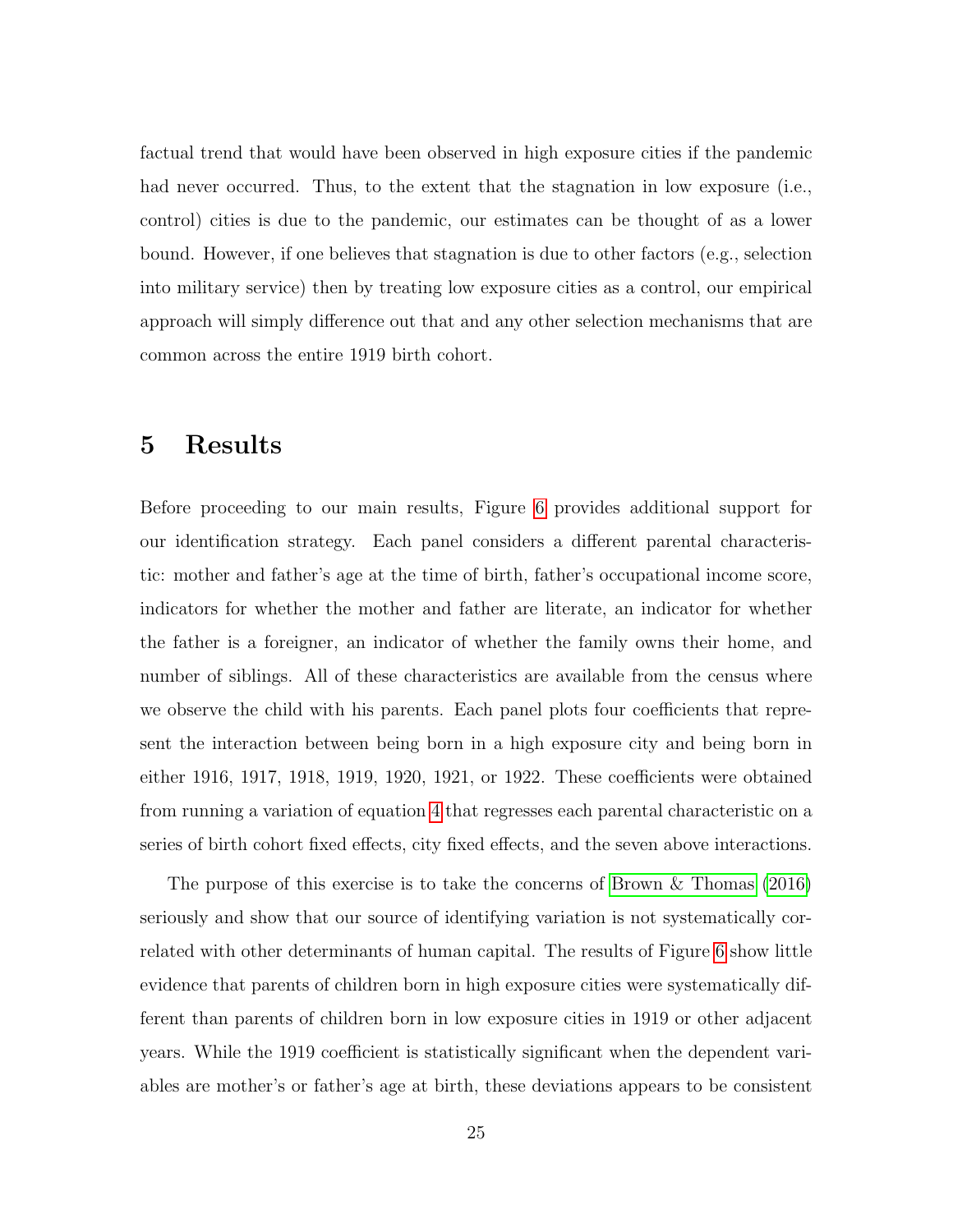with a broader cycle. The other statistically significant deviation relates to father's literacy, however, relative to adjacent cohorts the deviation does not appear as a clear outlier. Further, the 0.8 percentage point decline in literacy is not meaningful when evaluated relative to the base literacy rate of nearly 95 percent.

For comparison purposes, we repeat this exercise taking the individual's high school completion, total years of schooling, and height (all measured at the time of enlistment) as our outcomes of interest. These results are presented in Figure [7.](#page-30-0) The top panels use the same estimating equation as Figure [6.](#page-28-0) The bottom panels add parental controls to the regressions. In both panels we see that high school graduation and years of schooling follow the same trends observed in Figure [5.](#page-25-0) That is, from 1917 to 1919 we see deviations from trend and the deviation is most pronounced for the 1919 cohort. By 1920, however, the impact of the pandemic appears to be close to zero. The results in Figure [7](#page-30-0) indicate that individuals from high exposure cities that were in utero during the pandemic were roughly 2.5 percentage points less likely to complete high school and had about 0.1 fewer years of total schooling at the time of enlistment.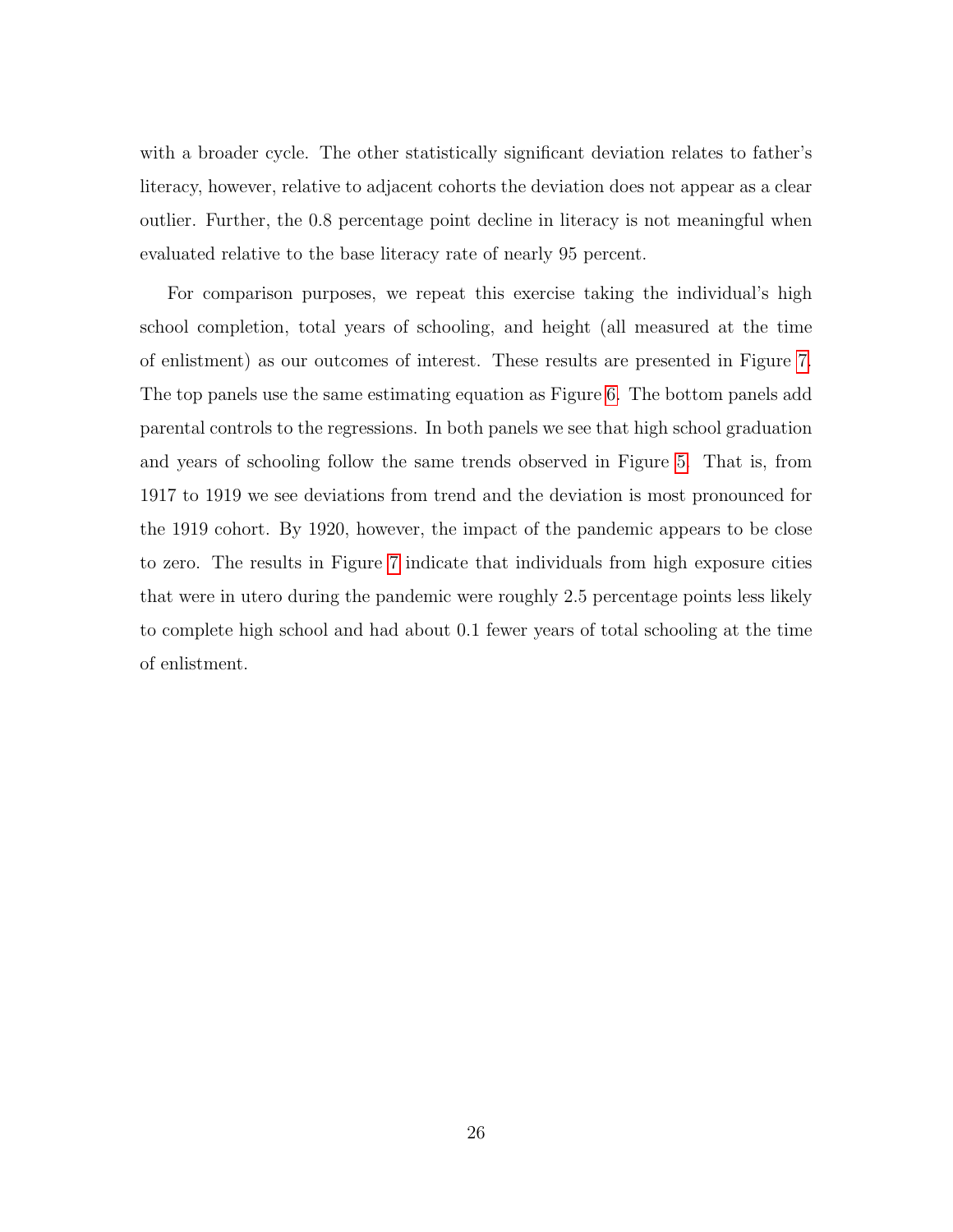

<span id="page-28-0"></span>Figure 6: Flu intensity and parental characteristics

Notes: Sample consists of 218,662 enlistees linked back to either <sup>1920</sup> or <sup>1930</sup> censuses. Each coefficient corresponds to an indicator that equals <sup>1</sup> for individuals born in the specified year (1916 through 1922) and born in <sup>a</sup> high exposure city. High exposure cities had an excess flu ratio greater than 28.2. These coefficients come from <sup>a</sup> regression that also includes year fixed effects, city fixed effects, and race fixed effects. Implicitly, these coefficients are evaluated against parental characteristics from children born in high exposure cities between the years 1909and 1915.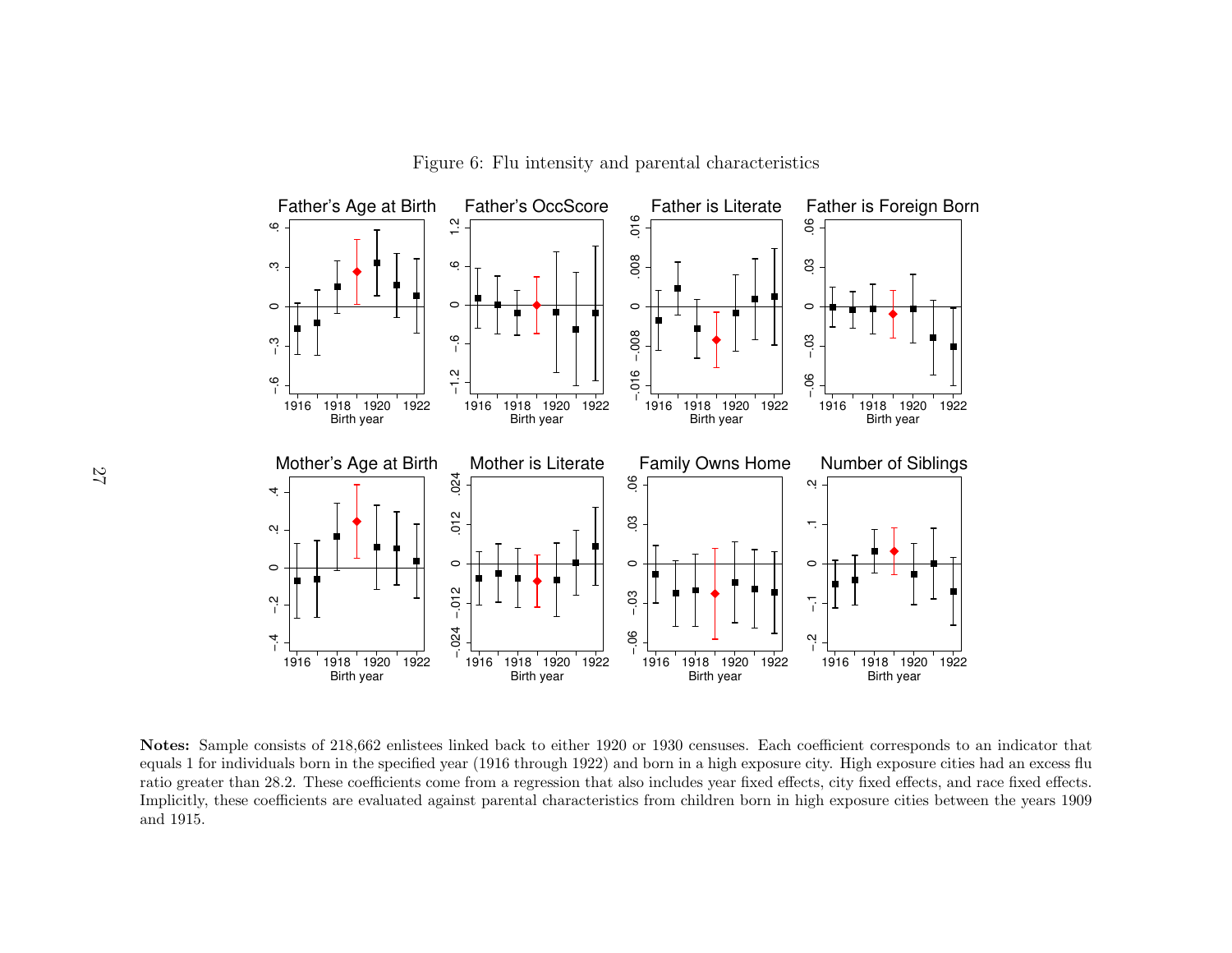It is worth noting that the 1916-1918 cohorts can be thought of as treated to the extent that they also received exposure to influenza during early childhood, just not while in utero. Thus, the results of Figure [7](#page-30-0) indicate that in utero exposure to the pandemic was much more detrimental to human capital development than exposure in the postnatal period.[19](#page--1-0)

Interestingly, we do not find any systematic relationship between in utero (or other early life exposure) to the pandemic and height at the time of enlistment. Economic historians and demographers often use height as a proxy for exposure to disease and deprivation.<sup>[20](#page--1-0)</sup> In their analysis of heights in enlistment records both [Mazumder](#page-37-12) *et al.* [\(2010\)](#page-37-12) and [Parman \(2015b\)](#page-37-5) find the average heights of those born in 1919 to be lower than those in adjacent birth cohorts. There are two potential explanations for why our results differ from these two studies. First, our sample differs substantially from these studies in that we restrict our analysis to individuals that lived in cites. Second, those studies use the same identification strategy as [Almond \(2006\)](#page-36-0) whereas we include birth cohort fixed effects and instead exploit flu intensity as a source of identifying variation. If both high and low flu exposure have similar effects on adult height, then our results would imply that in utero flu exposure did not affect height.

Having established that the effects of the pandemic were most pronounced for those that were in utero at the time of the pandemic, we now assess the robustness of this effect. Panel A of Table [3](#page-32-0) presents results for high school graduation and Panel B presents results for total years of schooling. The first row in each panel models in utero flu exposure as a simple indicator for being born in a high exposure city in 1919. The second row models in utero exposure in a continuous fashion by interacting each city's excess influenza rate with an indicator for being born in 1919. To aid

<sup>19</sup>Since our identification strategy treats 1916-1919 cohorts in low exposure cities as a counterfactual, it is possible that post-natal exposure to flu impaired human capital development but did not have a differential effect for those in high exposure environments.

<sup>20</sup>Most relevant for our study is [Parman](#page-37-13) [\(2015a\)](#page-37-13). [Parman](#page-37-13) analyzes the link between early childhood disease exposure and height using the same enlistment data as us and finds a negative relationship between disease exposure and height, even after including household fixed effects.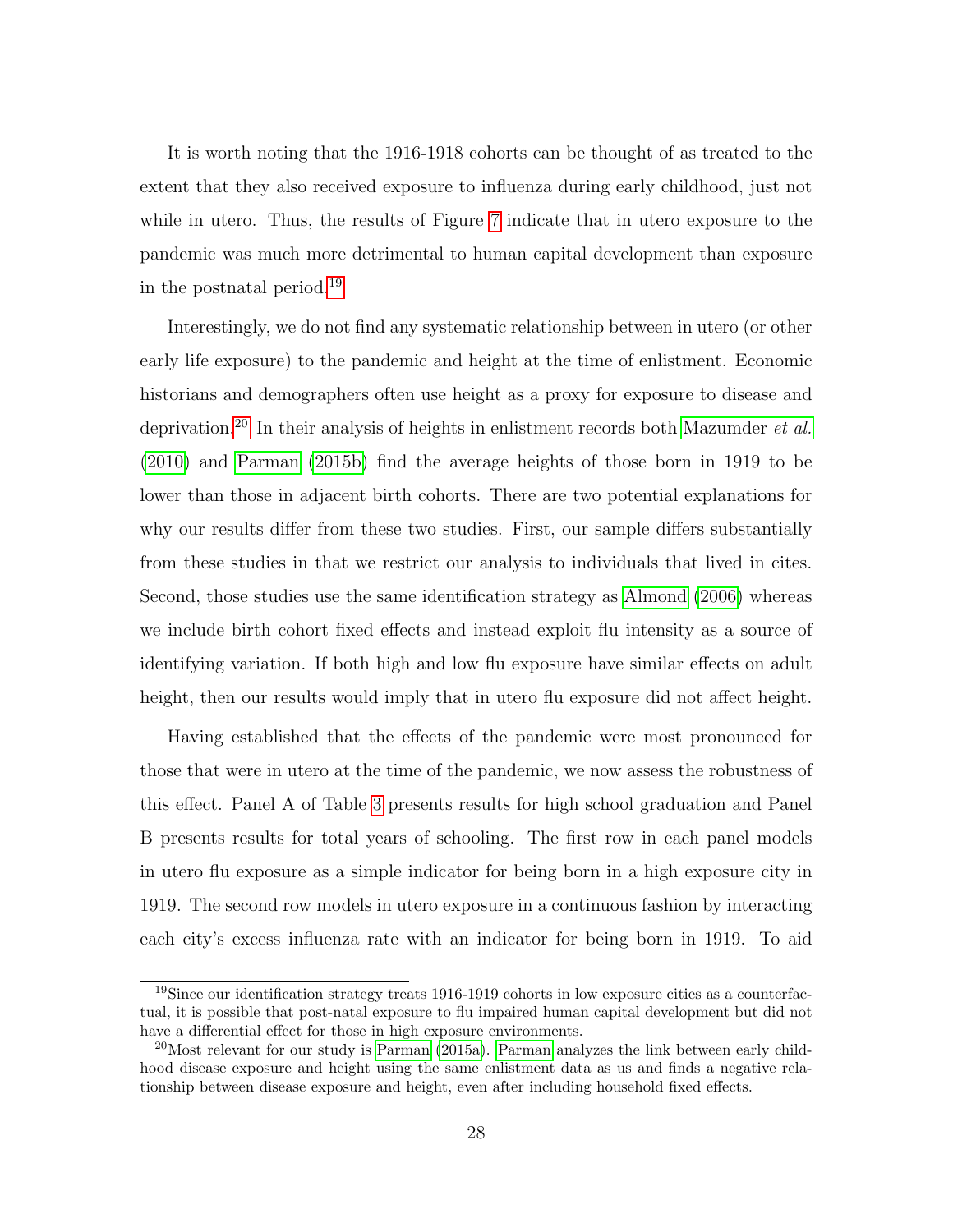

<span id="page-30-0"></span>Figure 7: Flu intensity and long-run outcomes

Notes: Sample consists of 218,662 individuals when the outcomes are high school completion or years of schooling and 168,385 observations when the outcome is height. Each coefficient corresponds to an indicator that equals 1 for individuals born in the specified year (1916 through 1922) and born in a high exposure city. High exposure cities had an excess flu ratio greater than 28.2. These coefficients come from a regression that also includes year fixed effects, city fixed effects, and race fixed effects. Implicitly, these coefficients are evaluated against parental characteristics from children born in high exposure cities between the years 1909 and 1915. Parental controls include: father's age at time of birth, mother's age at time of birth, father's OCCSCORE, indicators for whether the father and mother can read and write, indicators for whether the father and mother are citizens, an indicator for whether the mother was in the labor force at the time of enumeration, an indicator for whether the family owns their own home, and number of siblings.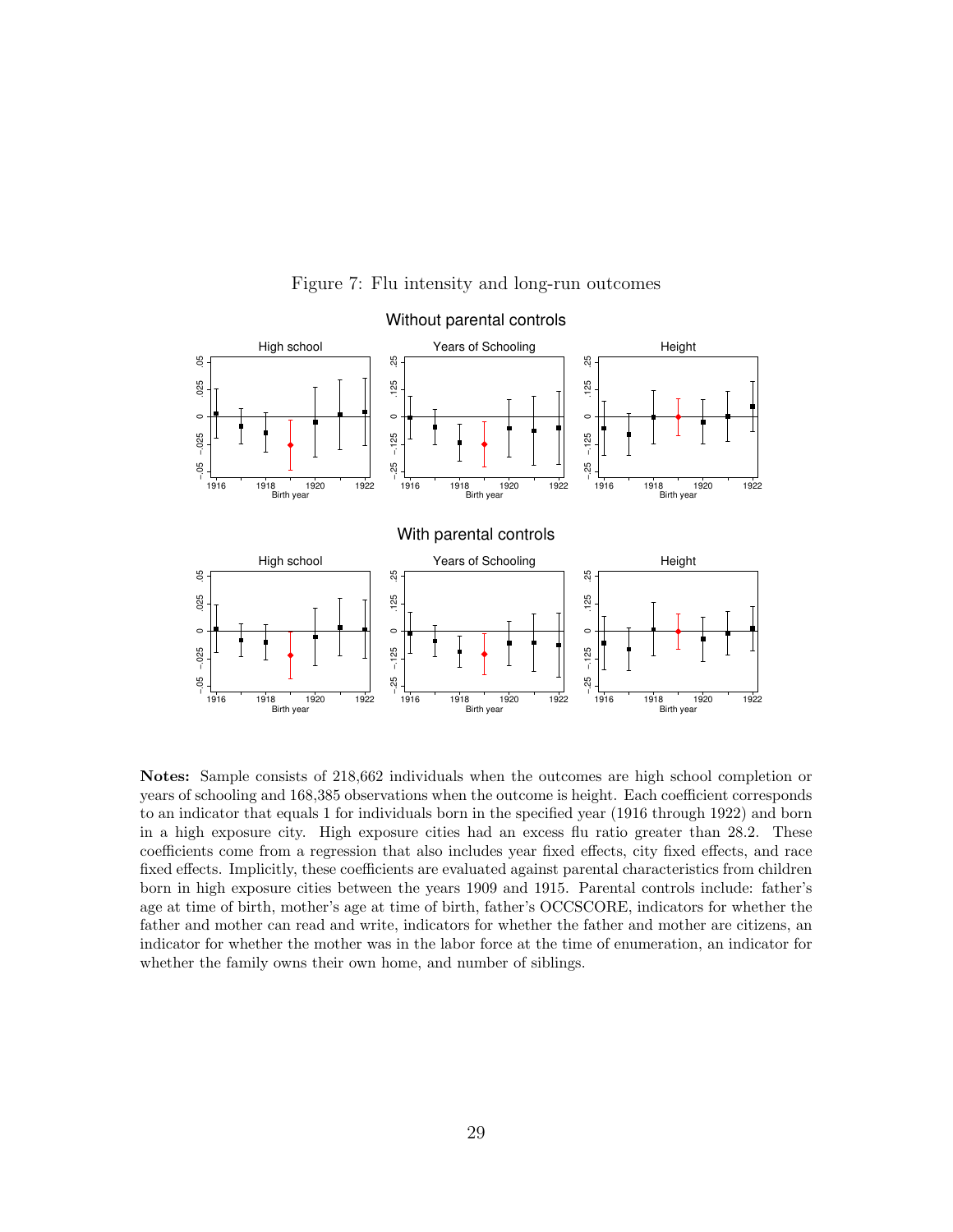interpretation, we standardize this variable by dividing by the mean excess influenza rate for the 1919 birth cohort. This standardization means that the coefficient can be interpreted as the pandemic's average effect. Column 1 presents our baseline results. In column 2 we add controls for our parental characteristics (described above), while in column 3 we add city-specific linear trends. In column 4 we focus on brothers and add household fixed effects.<sup>[21](#page--1-0)</sup>

The main results are as follows: we find robust evidence that the pandemic decreased high school graduation rates on the order of 2 percentage points. This result survives the inclusion of household fixed effects when we model in utero exposure continuously but the p-value falls just outside the 10-percent level of significance in our more conservative specification where we treat those with below median exposure to the pandemic as the control group. For schooling, we find consistent and negative effects, but we lose statistical significance in the household fixed effects specification. In the Appendix we show that omitting the 1930 links (the 1920 to 1922 birth cohorts) has little effect on our estimates.

Table [4](#page-33-0) presents results for three biological outcomes: height (Panel A), weight (Panel B), and BMI (Panel C). The format of this table follows Table [3](#page-32-0) in that the top row of each panel models in utero exposure discretely while the bottom rows model in utero exposure continuously. We find no evidence that in utero influenza exposure affected weights or BMI for any specifications. There is no effect on heights when influenza is measured discretely. When influenza is measured continuously, the pandemic appeared to increase heights but this result is not robust to the inclusion of household fixed effects. Even for the specification that is statistically significant, it is not economically significant. The estimate suggests that the pandemic may have

<sup>&</sup>lt;sup>21</sup>Since the 1909 to 1919 cohorts are observed in the 1920 census and the 1920 to 1922 cohorts are observed in the 1930 census, we won't observe any of the 1920 to 1922 birth cohorts with their older brothers born before 1920. To remedy this we go back to census manuscripts and identify any older brothers that are still in the household in 1930. If any of those older brothers happen to be successfully linked between the enlistment records and 1920, then we are able to generate a household identifier that is consistent regardless of whether the brother was born in 1909-1919 (and thus enumerated in 1920) or born between 1920 and 1922 (and thus enumerated in 1930).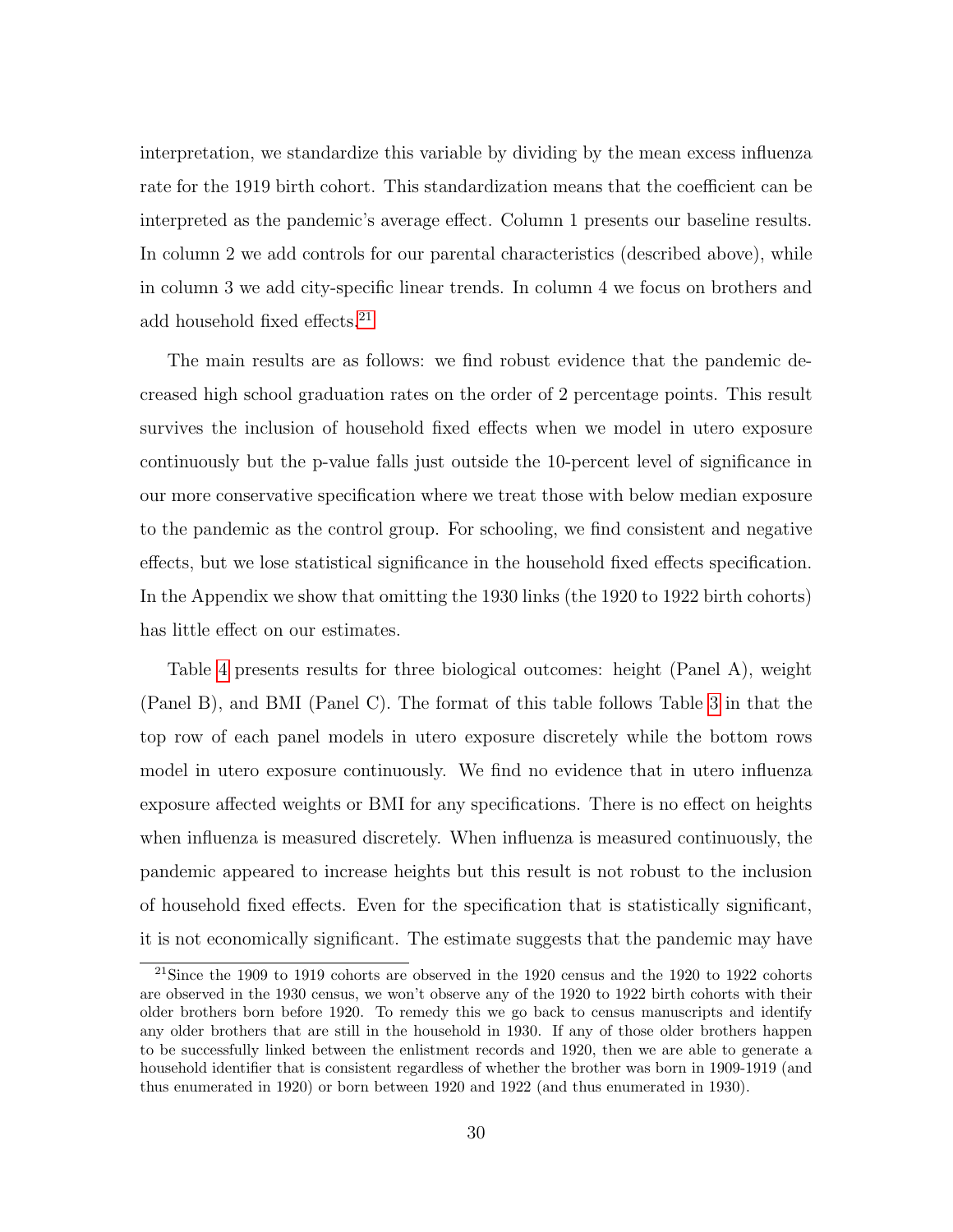|                                     | $\left(1\right)$       | $\left( 2\right)$   | $\left(3\right)$ | $\left(4\right)$ |  |  |
|-------------------------------------|------------------------|---------------------|------------------|------------------|--|--|
| Panel A: DV is High School Graduate |                        |                     |                  |                  |  |  |
| Treatment is above median exposure  | $-0.02\overline{3***}$ | $-0.020***$         | $-0.020***$      | $-0.041$         |  |  |
|                                     | (0.007)                | (0.007)             | (0.006)          | (0.030)          |  |  |
|                                     |                        |                     |                  |                  |  |  |
| Continuous treatment (std.)         | $-0.016***$            | $-0.014***$         | $-0.013***$      | $-0.043*$        |  |  |
|                                     | (0.004)                | (0.005)             | (0.004)          | (0.022)          |  |  |
| Observations                        | 218,662                | 218,662             | 218,662          | 23,395           |  |  |
| Panel B: DV is Years of Schooling   |                        |                     |                  |                  |  |  |
| Treatment is above median exposure  | $-0.087**$             | $-0.070**$          | $-0.050*$        | $-0.051$         |  |  |
|                                     |                        | $(0.034)$ $(0.030)$ | (0.028)          | (0.141)          |  |  |
|                                     |                        |                     |                  |                  |  |  |
| Continuous treatment (std.)         | $-0.063***$            | $-0.055***$         | $-0.037**$       | $-0.069$         |  |  |
|                                     | (0.021)                | (0.018)             | (0.018)          | (0.095)          |  |  |
| Observations                        | 218,662                | 218,662             | 218,662          | 23,395           |  |  |
|                                     |                        |                     |                  |                  |  |  |
| Parental controls                   | N                      | Y                   | Y                | Y                |  |  |
| City-year trends                    | N                      | N                   | Υ                | Y                |  |  |
| Household fixed effects             | N                      | N                   | N                | Y                |  |  |

<span id="page-32-0"></span>Table 3: In utero exposure and schooling

Notes: \* p<0.1; \*\* p<0.05; \*\*\* p<0.01. Standard errors (clustered at the city level) in parentheses. Parental controls include: father's age at time of birth, mother's age at time of birth, father's OCCSCORE, indicators for whether the father and mother can read and write, indicators for whether the father and mother are foreign born, an indicator for whether the mother was in the labor force at the time of enumeration, an indicator for whether the family owns their home, and number of siblings. The continuous treatment specifications interact each city's excess influenza rate with an indicator for being born in 1919. We standardize the excess influenza rate by dividing by the mean excess influenza rate, such that the coefficient can be interpreted as the pandemic's average impact.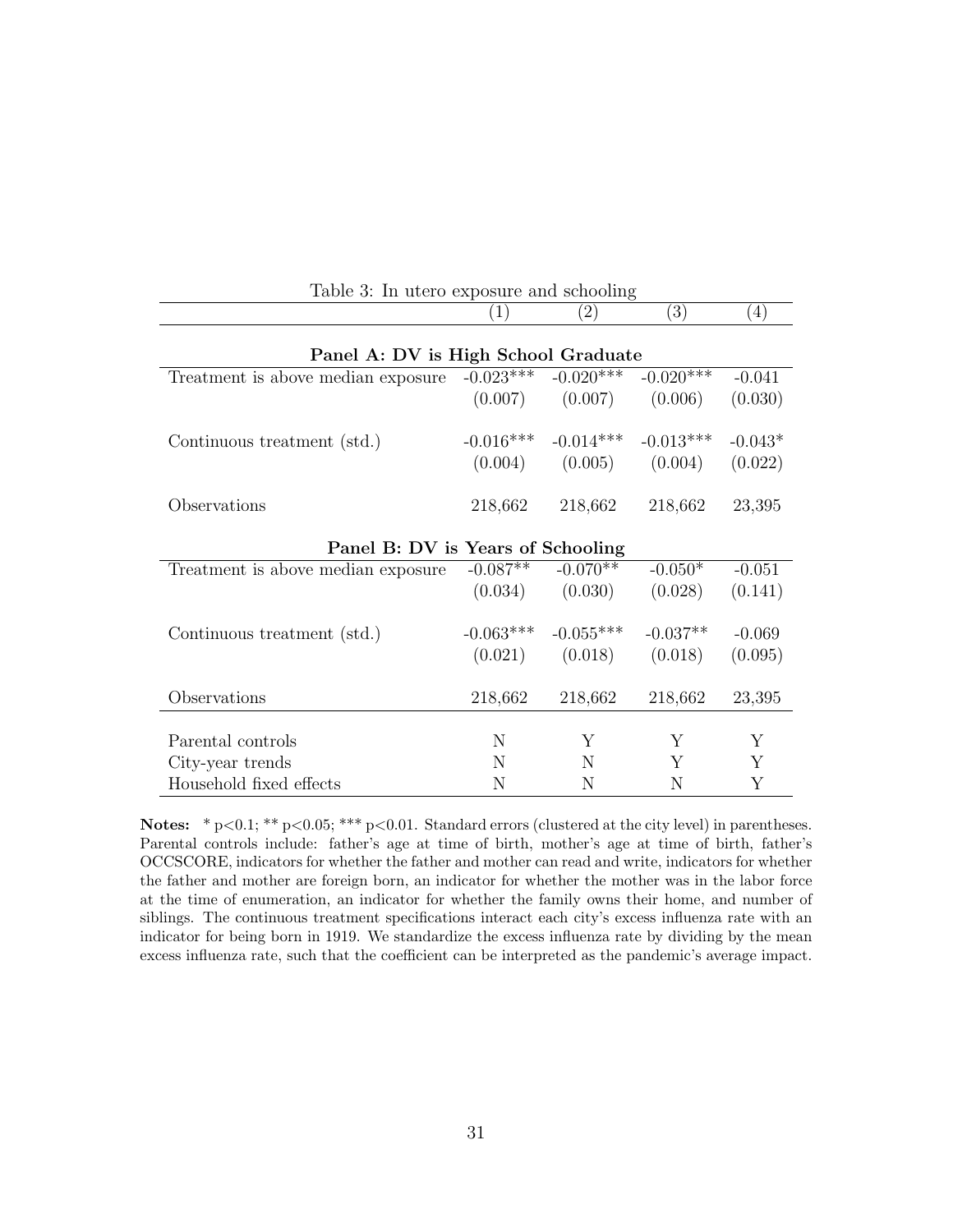<span id="page-33-0"></span>

| Table 4: In utero exposure and adult health |           |                   |             |          |  |  |  |
|---------------------------------------------|-----------|-------------------|-------------|----------|--|--|--|
|                                             | (1)       | $\left( 2\right)$ | (3)         | (4)      |  |  |  |
|                                             |           |                   |             |          |  |  |  |
| Panel A: DV is Height                       |           |                   |             |          |  |  |  |
| Treatment is above median exposure          | 0.013     | 0.015             | 0.027       | $-0.097$ |  |  |  |
|                                             | (0.041)   | (0.039)           | (0.040)     | (0.220)  |  |  |  |
|                                             |           |                   |             |          |  |  |  |
| Continuous treatment (std.)                 | $0.044**$ | $0.045**$         | $0.047**$   | 0.022    |  |  |  |
|                                             | (0.022)   | (0.019)           | (0.020)     | (0.123)  |  |  |  |
|                                             |           |                   |             |          |  |  |  |
| Observations                                | 168,317   | 168,317           | 168,317     | 18,051   |  |  |  |
| Panel B: DV is Weight                       |           |                   |             |          |  |  |  |
| Treatment is above median exposure          | 0.157     | 0.227             | 0.472       | $-0.008$ |  |  |  |
|                                             | (0.376)   | (0.363)           | (0.317)     | (1.863)  |  |  |  |
|                                             |           |                   |             |          |  |  |  |
| Continuous treatment (std.)                 | 0.159     | 0.174             | 0.213       | $-0.803$ |  |  |  |
|                                             | (0.195)   | (0.189)           | (0.182)     | (1.312)  |  |  |  |
|                                             |           |                   |             |          |  |  |  |
| Observations                                | 168,317   | 168,317           | 168,317     | 18,051   |  |  |  |
| Panel C: DV is BMI                          |           |                   |             |          |  |  |  |
| Treatment is above median exposure          | 0.012     | 0.021             | 0.049       | 0.079    |  |  |  |
|                                             | (0.053)   | (0.050)           | (0.045)     | (0.240)  |  |  |  |
|                                             |           |                   |             |          |  |  |  |
| Continuous treatment (std.)                 | $-0.004$  | $-0.003$          | 0.001       | $-0.140$ |  |  |  |
|                                             | (0.028)   | (0.027)           | (0.025)     | (0.159)  |  |  |  |
|                                             |           |                   |             |          |  |  |  |
| Observations                                | 168,317   | 168,317           | 168,317     | 18,051   |  |  |  |
|                                             |           |                   |             |          |  |  |  |
| Parental controls                           | N         | Υ                 | Υ           | Υ        |  |  |  |
| City-year trends                            | N         | N                 | Y           | Υ        |  |  |  |
| Household fixed effects                     | N         | N                 | $\mathbf N$ | Y        |  |  |  |

Notes: \* p<0.1; \*\* p<0.05; \*\*\* p<0.01. Standard errors (clustered at the city level) in parentheses. Parental controls include: father's age at time of birth, mother's age at time of birth, father's OCCSCORE, indicators for whether the father and mother can read and write, indicators for whether the father and mother are citizens, an indicator for whether the mother was in the labor force at the time of enumeration, an indicator for whether the family owns their home, and number of siblings.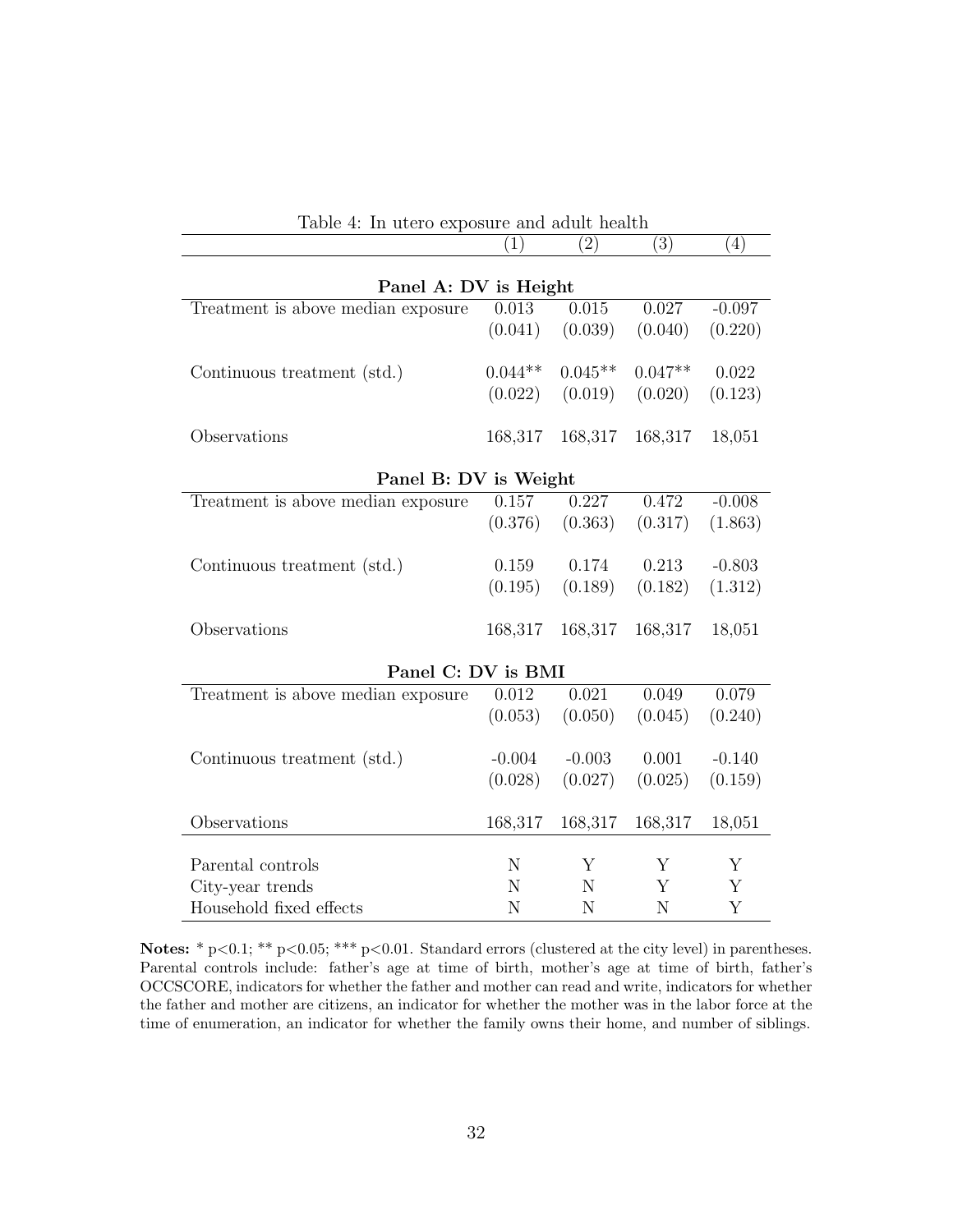increased heights by less than one twentieth of one inch.<sup>[22](#page--1-0)</sup>

### 6 Conclusion

[Almond \(2006\)](#page-36-0) provides some of the first evidence in economics in favor of the fetal origins hypothesis by analyzing the 1918 influenza pandemic as a natural experiment. A key assumption of Almond's work is that the 1919 birth cohort would have had similar outcomes to adjacent birth cohorts if the pandemic had never occurred. This assumption is not obvious since other events coincided with the pandemic, most notably the height of WWI. [Brown & Thomas \(2016\)](#page-36-3) argue that, because servicemen were positively selected from the pool of potential fathers, the 1919 birth cohort had systematically lower SES parents. After accounting for these differences in parental characteristics, they find that the long-run effects of the pandemic disappear.

We contribute to this debate in two ways. First, we show that early censuses suffered from age heaping at ages 0 and 10 and that this heaping is most consistent with (1) LSES parents rounding the ages of their children and (2) the children of LSES parents being less likely to survive past infancy. Accounting for this age heaping, we find that [Brown & Thomas \(2016\)](#page-36-3) likely overstate the differences in parental characteristics by a factor of 2. However, age heaping alone cannot account for all of the parental differences in the 1919 birth cohort. For this reason, the BT critique should be taken seriously.

Second, we estimate the long-run effects of the 1918 influenza pandemic using linked data and city-level variation in influenza exposure. Using linked data allows us to accurately observe parental characteristics with minimal measurement error. Thus, we can directly control for parental differences in the 1919 birth cohort. Second, using city-level data allows us to more accurately measure local influenza environment and

<sup>22</sup>To put this in perspective, [Parman](#page-37-13) [\(2015a\)](#page-37-13) relates enlistee height to state and city-level disease environments and finds that a standard deviation increase in infant mortality rates decreases height by 0.3 inches, nearly 6 times greater than the effect we find.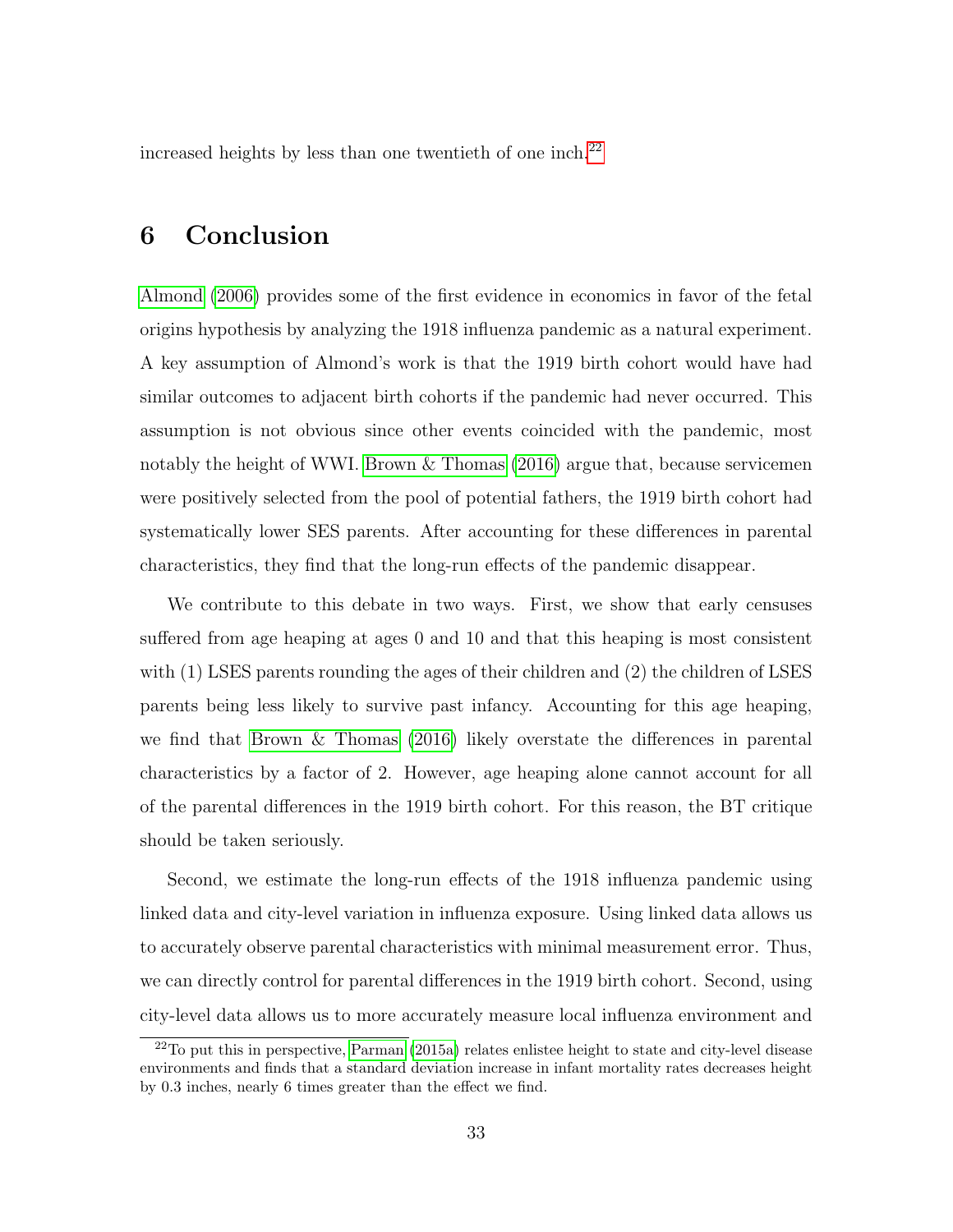provides us with the necessary variation to include birth cohort fixed effects. Using the linked data, we find that the 1918 influenza pandemic reduced educational attainment and that the estimates are of a similar order of magnitude to those in [Almond \(2006\)](#page-36-0).

Our results should be interpreted with two important caveats in mind. First, our sample corresponds to males that enlisted in WWII and resided in a city at the time of enumeration in either 1920 or 1930. Thus, our sample is not nationally representative and may not generalize to females or those born in the countryside. For instance, female labor force opportunities were more compressed during this time period, and so our estimates may be less relevant for this population. Further, because influenza is a contagious disease it is likely that those residing in rural areas were less affected by the pandemic. The second caveat is that we do not observe post-WWII economic outcomes. It is unclear if our results would generalize to economic outcomes in the 1960s when the 1919 birth cohort would have reached peak earnings.

With these caveats in mind, it is worth pointing out that the WWII enlistment records have two notable advantages. The first is that they report year of birth instead of age and we find no evidence of age heaping in the enlistment data. The second advantage is that the enlistment records are the only publicly available dataset that include any measure of biological outcomes (height and weight) that can also be linked back to historical census records. While we do not find consistent evidence that influenza exposure affected height or weights, biological outcomes are an important part of Almond's analysis and so it is important that we are able to consider them in our analysis as well.

## References

<span id="page-35-1"></span><span id="page-35-0"></span>A'Hearn, Brian, Baten, Jörg, & Crayen, Dorothee. 2009. Quantifying quantitative literacy: Age heaping and the history of human capital. The Journal of Economic History, 69(3), 783–808. Aizer, Anna, Eli, Shari, Ferrie, Joseph, & Lleras-Muney, Adriana. 2016. The long-run impact of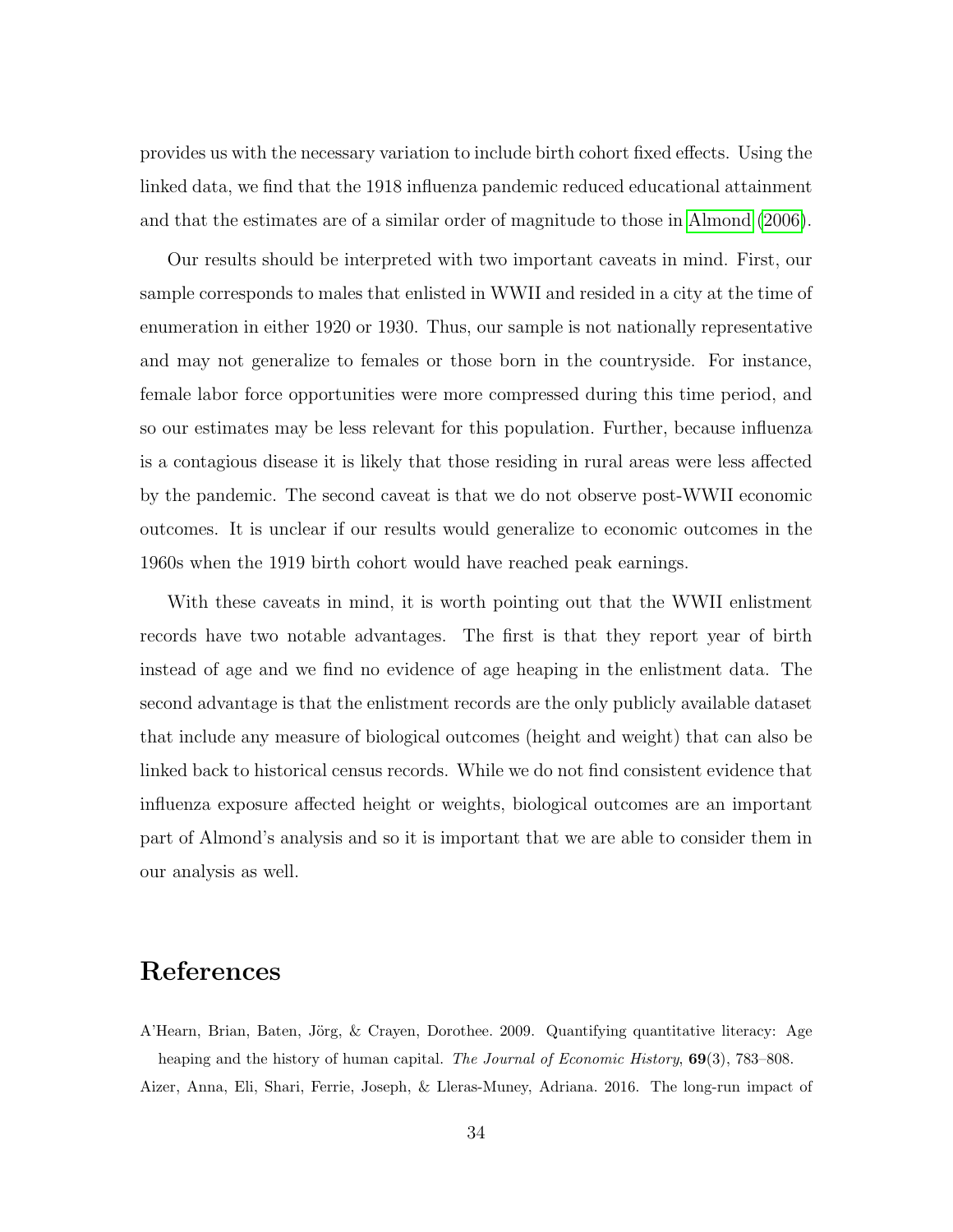cash transfers to poor families. American Economic Review, 106(4), 935–71.

- <span id="page-36-0"></span>Almond, Douglas. 2006. Is the 1918 influenza pandemic over? Long-term effects of in utero influenza exposure in the post-1940 US population. *Journal of Political Economy*,  $114(4)$ ,  $672-712$ .
- <span id="page-36-4"></span>Almond, Douglas, & Currie, Janet. 2011. Killing me softly: The fetal origins hypothesis. Journal of economic perspectives,  $25(3)$ , 153-72.
- <span id="page-36-2"></span>Almond, Douglas, & Mazumder, Bhashkar. 2005. The 1918 influenza pandemic and subsequent health outcomes: an analysis of SIPP data. American Economic Review, **95**(2), 258–262.
- <span id="page-36-12"></span>Bailey, Martha, Cole, Connor, Henderson, Morgan, & Massey, Catherine. 2017. How Well Do Automated Methods Perform in Historical Samples? Evidence from New Ground Truth. Tech. rept. National Bureau of Economic Research.
- <span id="page-36-1"></span>Barker, David J. 1995. Fetal origins of coronary heart disease. BMJ: British Medical Journal, 311(6998), 171.
- <span id="page-36-6"></span>Barreca, Alan I. 2010. The long-term economic impact of in utero and postnatal exposure to malaria. Journal of Human resources,  $45(4)$ , 865–892.
- <span id="page-36-7"></span>Beach, Brian, Ferrie, Joseph, Saavedra, Martin, & Troesken, Werner. 2016. Typhoid fever, water quality, and human capital formation. Journal of Economic History,  $76(01)$ ,  $41-75$ .
- <span id="page-36-5"></span>Bleakley, Hoyt. 2007. Disease and development: evidence from hookworm eradication in the American South. The quarterly journal of economics,  $122(1)$ , 73–117.
- <span id="page-36-10"></span><span id="page-36-8"></span>Bleakley, Hoyt. 2018. The Hookworm Again. Tech. rept. Working paper.
- Boustan, Leah, & Margo, Robert A. 2014. Racial Differences in Health in Long-Run Perspective: A Brief Introduction. Tech. rept. National Bureau of Economic Research.
- <span id="page-36-3"></span>Brown, Ryan, & Thomas, Duncan. 2016. On the long term effects of the 1918 US influenza pandemic. Unpublished Manuscript.
- <span id="page-36-13"></span>Clay, Karen, Lewis, Joshua, & Severnini, Edson. 2015. Pollution, Infectious Disease, and Mortality: Evidence from the 1918 Spanish Influenza Pandemic. Tech. rept. National Bureau of Economic Research.
- <span id="page-36-9"></span>Collins, William J, & Thomasson, Melissa A. 2004. The declining contribution of socioeconomic disparities to the racial gap in infant mortality rates, 1920-1970. Southern Economic Journal, 746–776.
- <span id="page-36-15"></span>Currie, Janet, & Almond, Douglas. 2011. Human capital development before age five. Pages 1315– 1486 of: Handbook of labor economics, vol. 4. Elsevier.
- <span id="page-36-11"></span>Feigenbaum, James J. 2015. Intergenerational mobility during the great depression. Unpublished working paper.
- <span id="page-36-14"></span>Ferrie, Joseph P, & Troesken, Werner. 2008. Water and Chicagos mortality transition, 1850–1925.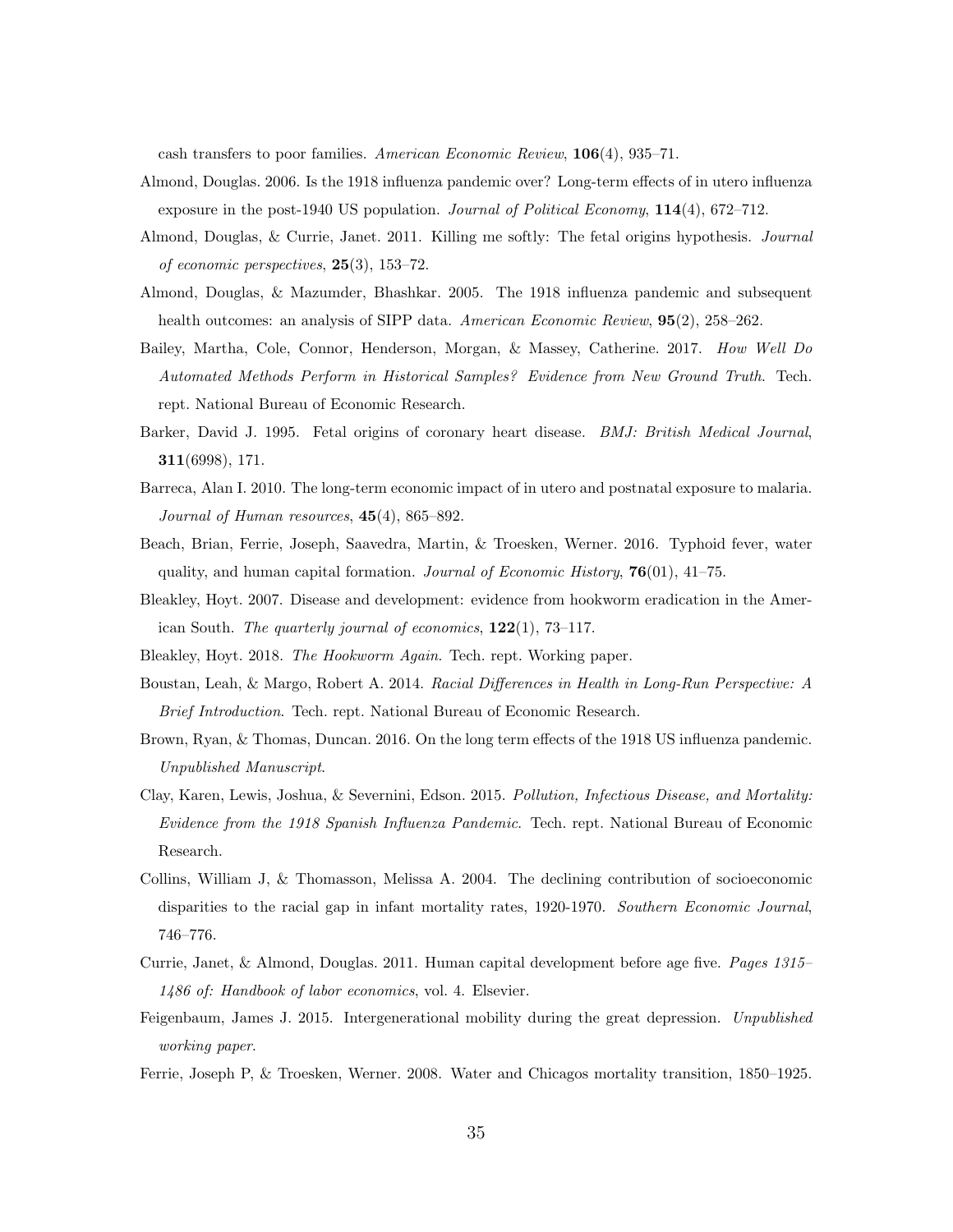Explorations in Economic History,  $45(1)$ , 1–16.

- <span id="page-37-7"></span>Ferrie, Joseph P, Rolf, Karen, & Troesken, Werner. 2012. Cognitive disparities, lead plumbing, and water chemistry: Prior exposure to water-borne lead and intelligence test scores among World War Two US Army enlistees. Economics & Human Biology,  $10(1)$ , 98-111.
- <span id="page-37-9"></span>Frost, Wade Hampton. 1920. Statistics of influenza morbidity: with special reference to certain factors in case incidence and case fatality. Public Health Reports (1896-1970), 584–597.
- <span id="page-37-8"></span>Goeken, Ronald, Lee, Yu Na, Lynch, Tom, & Magnuson, Diana. 2017. Evaluating the Accuracy of Linked U. S. Census Data: A Household Linking Approach. Unpublished Manuscript.
- <span id="page-37-11"></span>Isen, Adam, Rossin-Slater, Maya, & Walker, W Reed. 2017. Every breath you takeevery dollar youll make: The long-term consequences of the clean air act of 1970. Journal of Political Economy, 125(3), 848–902.
- <span id="page-37-6"></span>Long, Jason, & Ferrie, Joseph. 2013. Intergenerational occupational mobility in Great Britain and the United States since 1850. American Economic Review, 103(4), 1109–37.
- <span id="page-37-12"></span>Mazumder, Bhashkar, Almond, Douglas, Park, Kyung, Crimmins, Eileen M, & Finch, Caleb E. 2010. Lingering prenatal effects of the 1918 influenza pandemic on cardiovascular disease. Journal of developmental origins of health and disease, 1(1), 26–34.
- <span id="page-37-13"></span>Parman, John. 2015a. Childhood health and human capital: New evidence from genetic brothers in arms. The Journal of Economic History,  $75(1)$ , 30–64.
- <span id="page-37-5"></span>Parman, John. 2015b. Childhood health and sibling outcomes: Nurture Reinforcing nature during the 1918 influenza pandemic. Explorations in Economic History, 58, 22–43.
- <span id="page-37-2"></span>Parman, John. 2017. Health, gender and mobility: Intergenerational correlations in longevity over time. Working paper.
- <span id="page-37-1"></span>Roodman, David. 2018. COMMENT: THE IMPACTS OF HOOKWORM ERADICATION IN THE AMERICAN SOUTH. Tech. rept. Working paper.
- <span id="page-37-3"></span>Ruggles, Steven, Genadek, Katie, Goeken, Ronald, Grover, Josiah, & Sobek, Matthew. 2017. Integrated Public Use Microdata Series: Version 7.0 [dataset]. Minneapolis: University of Minnesota. http://doi.org/10.18128/D010.V6.0.
- <span id="page-37-0"></span>Saavedra, Martin. 2017. Early-life disease exposure and occupational status: The impact of yellow fever during the 19th century. Explorations in Economic History, 64, 62–81.
- <span id="page-37-4"></span>Saavedra, Martin Hugo, & Twinam, Tate. 2018. A Machine Learning Approach to Improving Occupational Income Scores. SSRN Working Paper.
- <span id="page-37-10"></span>Sanders, Nicholas J. 2012. What doesnt kill you makes you weaker prenatal pollution exposure and educational outcomes. Journal of Human Resources, 47(3), 826–850.